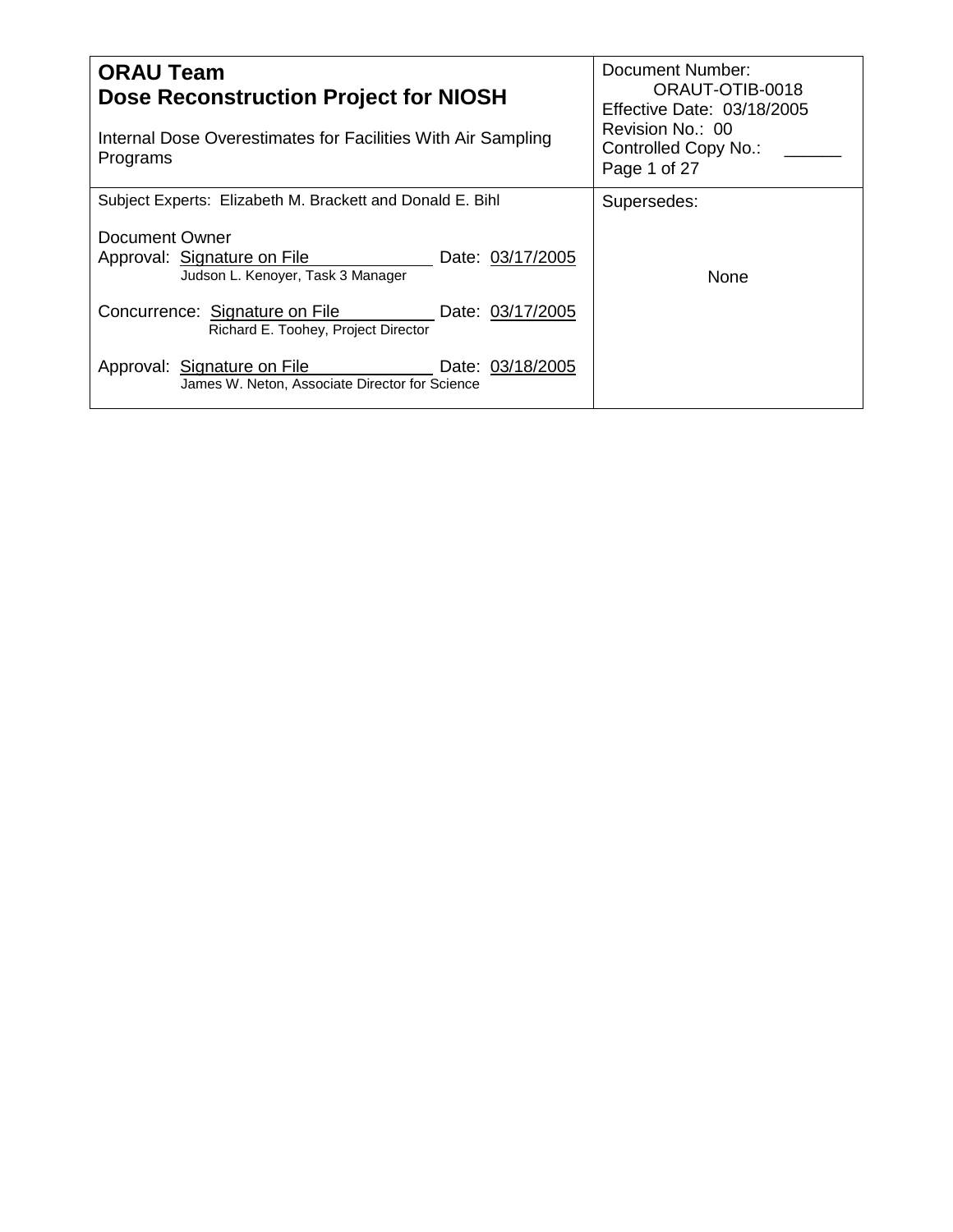|  | Effective Date: 03/18/2005   Revision No. 00 |  | Document No. ORAUT-OTIB-0018 | Page 2 of 27 |
|--|----------------------------------------------|--|------------------------------|--------------|
|--|----------------------------------------------|--|------------------------------|--------------|

| <b>ISSUE</b><br><b>AUTHORIZATION</b> | <b>EFFECTIVE</b> | REV.     |                                                                                                                                                                                                                          |
|--------------------------------------|------------------|----------|--------------------------------------------------------------------------------------------------------------------------------------------------------------------------------------------------------------------------|
| <b>DATE</b>                          | <b>DATE</b>      | NO.      | <b>DESCRIPTION</b>                                                                                                                                                                                                       |
| <b>Draft</b>                         | 11/23/2004       | 00-A     | New technical information bulletin to provide<br>information for internal dose overestimates for<br>facilities with air sampling programs. Initiated by<br>Donald E. Bihl.                                               |
| Draft                                | 01/06/2005       | $00 - B$ | Incorporates internal review comments. Initiated<br>by Donald E. Bihl.                                                                                                                                                   |
| Draft                                | 03/10/2005       | $00-C$   | Incorporates changes requested by NIOSH,<br>including Attachments B and C. Updates RU<br>contaminant levels. Eliminates discussion about<br>ORAUT-OTIB-0002 related to ORAUT-OTIB-<br>0018. Initiated by Donald E. Bihl. |
| 03/18/2005                           | 03/18/2005       | 00       | First approved issue. Initiated by Donald E. Bihl.                                                                                                                                                                       |

# **RECORD OF ISSUE/REVISIONS**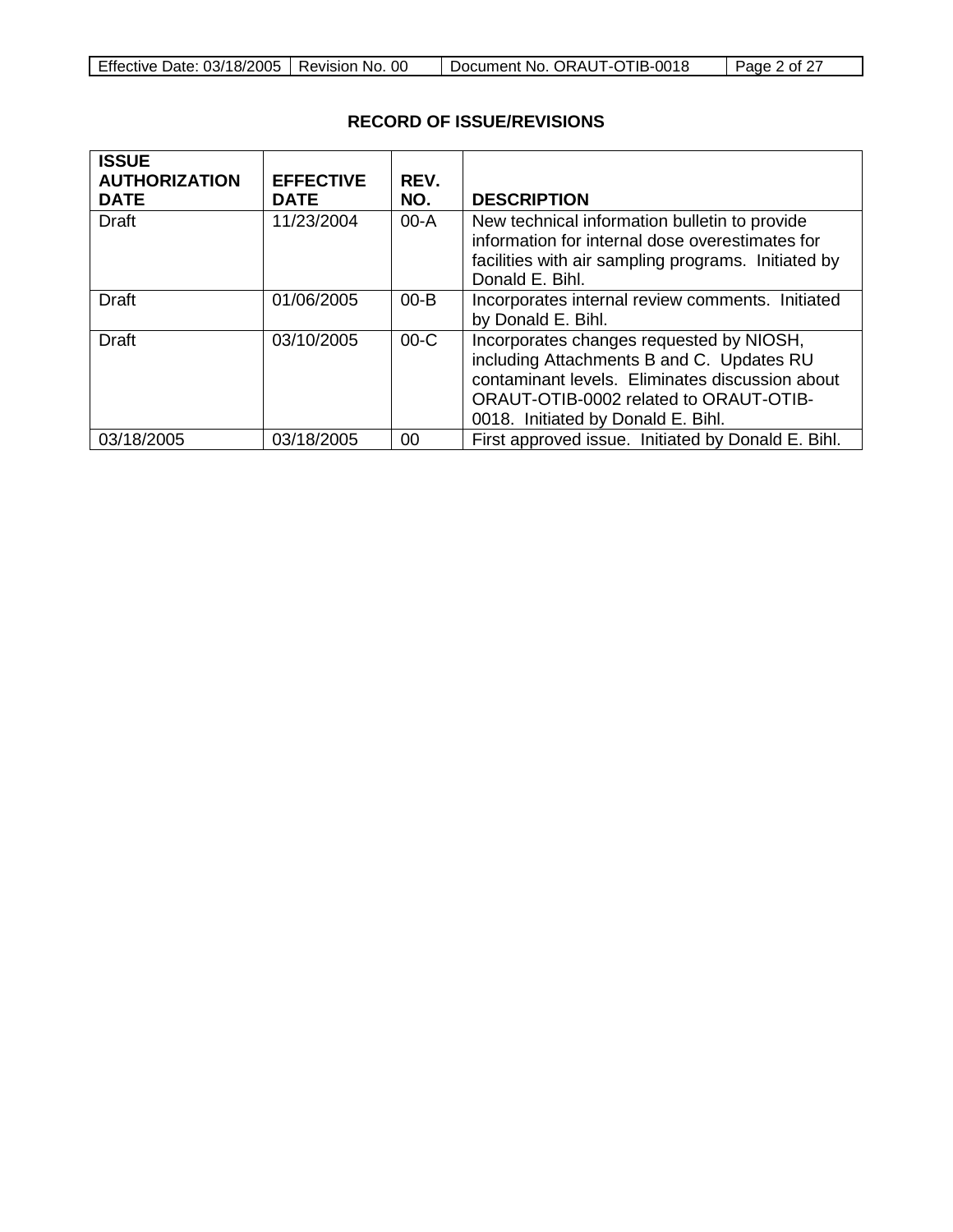| Page 3 of 27 |
|--------------|
|--------------|

#### **1.0 PURPOSE**

The purpose of this technical information bulletin (TIB) is to provide an alternative method to that discussed in Technical Information Bulletin 002, *Maximum Internal Dose Estimates for Certain DOE Complex Claims* (ORAU 2004), for estimating intakes and internal doses when overestimated doses are acceptable. The internal doses estimated using this TIB will be smaller than those obtained using ORAU (2004) under some situations but are still overestimates. See Section 7.0 for additional discussion about when to use this TIB rather than ORAU (2004).

#### **2.0 BACKGROUND**

ORAU (2004) provides default overestimated intakes based on the assumption "that an intake resulting in 10% of a MPBB [maximum permissible body burden] would not have likely occurred to an unmonitored worker or would have likely resulted in a readily noticeable bioassay result in a monitored worker, readily noticeable air sample, or other indicators of personnel contamination." ORAU (2004, Table 3.1.1-2) applies this assumption to each of a list of radionuclides to which workers at most U.S. Department of Energy (DOE)<sup>[1](#page-2-0)</sup> sites might have been exposed. The list includes three beta/gamma-emitting radionuclides and nine alpha-emitting radionuclides for nonreactor sites and an additional 16 beta/gamma-emitting radionuclides for sites with reactors. However, the ORAU (2004) method resulted in unrealistically high intakes of long-lived, long-retained radionuclides when the exposure time was only a few years; that is, the air concentrations would have had to have been unrealistically high for a worker to have incurred unnoticed intakes resulting in 10% of the MPBB.

For efficiency in processing claims, another method was needed to estimate intakes that are

- Overestimates
- Derived from more realistic air concentrations

Most DOE sites had air sampling programs for particulate radioactive contamination and, with the exception of short-term, unplanned situations, controlled air concentrations to limiting values established by the National Council on Radiation Protection and Measurements (NCRP) or DOE. The first official national guidelines on air concentrations were produced by the NCRP and published in 1953 in National Bureau of Standards (NBS) Handbook 52 (NBS 1953). The NCRP revised its methodology and expanded the list of covered radionuclides in 1959, published as NBS Handbook 69 (NBS 1959). Both of these documents were based on and consistent with similar guidance from the International Commission on Radiological Protection (ICRP 1959). Subsequent to the publication of the NBS handbooks, DOE issued orders or regulations establishing air concentration limits applicable to its sites [for instance, in U.S. Atomic Energy Commission (AEC) Manual Chapter 0524 (AEC 1968) and DOE Order 5480.11 (DOE 1988)]. Since December 1993, 10 CFR Part 835 has established limits on air concentrations. Table 2-1 lists the history of workplace air concentration limits applicable at DOE sites for a number of important particulate radionuclides.

Most sites performed total alpha and total beta counting on air samples, using either a time delay or mathematical correction to account for radon progeny. Radionuclide identification was either not performed or was performed occasionally as a check on basic assumptions from knowledge of the facility source terms and processes. Trigger levels and prompt decisions for changing access to an area, usually by placing a "respiratory protection required" restriction for the area, were usually based on total alpha or total beta air concentrations. Because the radionuclide was not identified for every

<span id="page-2-0"></span> $1$  In this document, reference to DOE includes its predecessor agencies.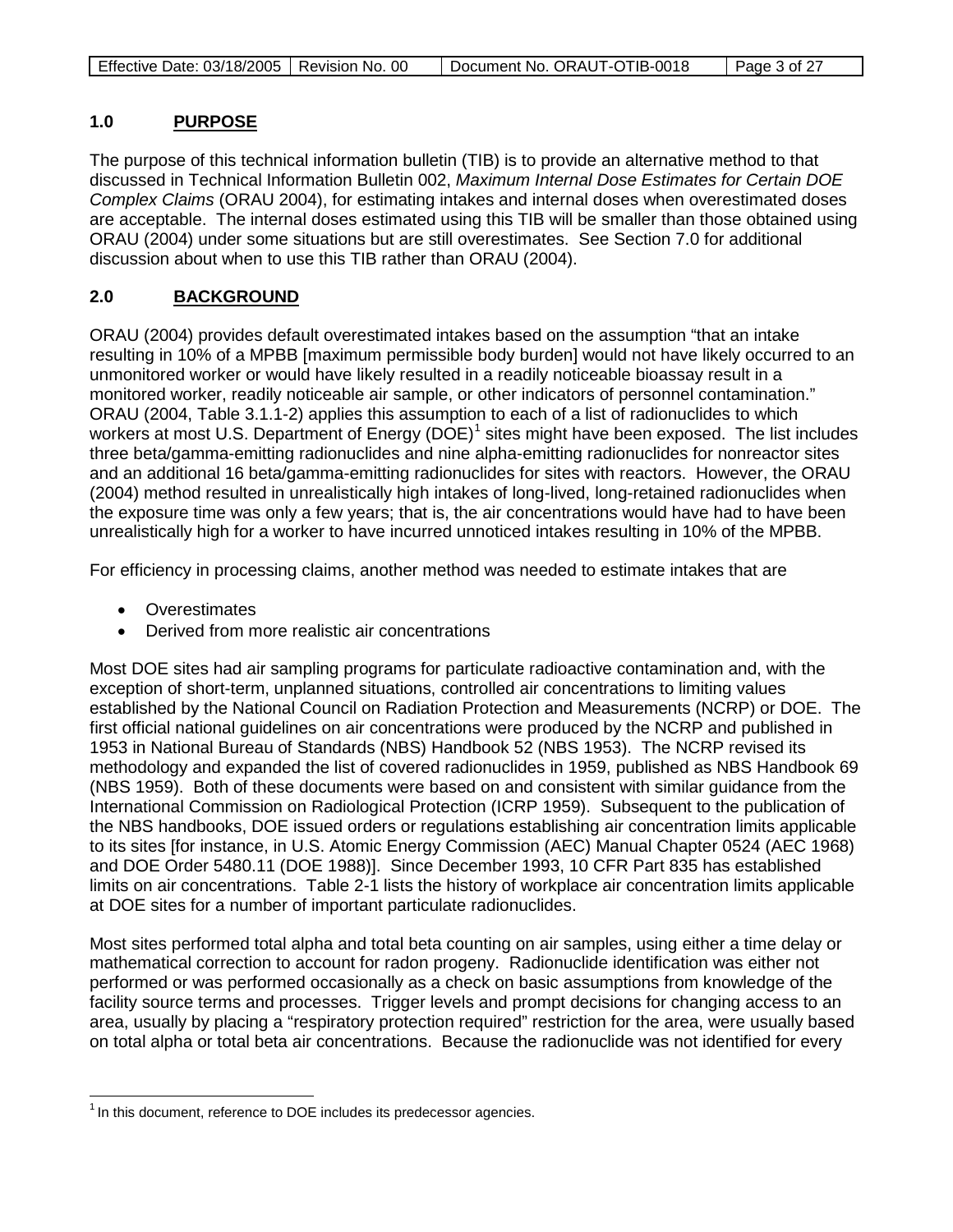|                           | Limiting air concentration (µCi/mL) |                 |                           |                  |                     |  |
|---------------------------|-------------------------------------|-----------------|---------------------------|------------------|---------------------|--|
|                           |                                     |                 | <b>AEC Manual</b>         | <b>DOE Order</b> |                     |  |
| Radionuclide <sup>a</sup> | <b>NBS 1953</b>                     | <b>NBS 1959</b> | Chapter 0524 <sup>b</sup> | 5480.11°         | 10 CFR 835          |  |
| <b>Alpha emitters</b>     |                                     |                 |                           |                  |                     |  |
| Po-210                    | 7E-11                               | 2E-10           | 2E-10                     | 3E-10            | 3E-10               |  |
| Th-230                    | NL <sup>d</sup>                     | $2E-12$         | $2E-12$                   | $3E-12$          | $3E-12$             |  |
| Th-232                    | <b>NL</b>                           | $2E-12^e$       | $3E-11$ <sup>t</sup>      | 5E-13            | 5E-13               |  |
| U natural sol             | $1.7E-11$                           | 7E-11           | $7E-11$ <sup>t</sup>      | <b>NL</b>        | <b>NL</b>           |  |
| U natural insol           | $1.7E-11$                           | 6E-11           | $6E-11$ <sup>T</sup>      | <b>NL</b>        | <b>NL</b>           |  |
| U-234 sol (D)             | <b>NL</b>                           | 6E-10           | $6E-10$                   | 5E-10            | $5E-10$             |  |
| U-234 insol (Y)           | <b>NL</b>                           | $1E-10$         | $1E-10$                   | 2E-11            | $2E-11$             |  |
| $U-238$ sol (D)           | <b>NL</b>                           | $7E-11$         | $7E-11$                   | $6E-10$          | $6E-10$             |  |
| $U-238$ insol (Y)         | $\overline{\mathsf{NL}}$            | $1E-10$         | $1E-10$                   | 2E-11            | 2E-11               |  |
| <b>Np-237</b>             | <b>NL</b>                           | 4E-12           | 4E-12                     | 2E-12            | 2E-12               |  |
| Pu-238                    | $\overline{\mathsf{NL}}$            | $2E-12$         | $2E-12$                   | $3E-12$          | $3E-12$             |  |
| Pu-239                    | $2E-12$                             | $2E-12$         | $2E-12$                   | $2E-12$          | $2E-12$             |  |
| Am-241                    | 3E-11                               | 6E-12           | 6E-12                     | 2E-12            | 2E-12               |  |
| Cm-244                    | $\overline{\mathsf{NL}}$            | $9E-12$         | $9E-12$                   | $4E-12$          | $4E-12$             |  |
| <b>Beta emitters</b>      |                                     |                 |                           |                  |                     |  |
| Mn-54                     | <b>NL</b>                           | 4E-8            | 4E-8                      | 3E-7             | 3E-7                |  |
| Co-58                     | $\overline{\mathsf{NL}}$            | $5E-8$          | $5E-8$                    | $3E-7$           | $\overline{3E} - 7$ |  |
| $Co-60$                   | $1E-6$                              | 9E-9            | $9E-9$                    | $1E-8$           | $1E-8$              |  |
| Fe-59                     | 6E-7                                | 5E-8            | 5E-9                      | $1E-7$           | $1E-7$              |  |
| $Zn-65$                   | $2E-6$                              | $6E-8$          | $6E-8$                    | $1E-7$           | $1E-7$              |  |
| Sr-90                     | 2E-10                               | $3E-10$         | $1E-9$                    | $2E-9$           | $2E-9$              |  |
| $Y-91$                    | 4E-8                                | $3E-8$          | $3E-8$                    | $5E-8$           | $5E-8$              |  |
| <b>Nb-95</b>              | 4E-7                                | $1E-7$          | $1E-7$                    | $5E-7$           | $5E-7$              |  |
| $Zr-95$                   | <b>NL</b>                           | $3E-8$          | $3E-8$                    | 6E-8             | 6E-8                |  |
| Tc-99                     | $\overline{\mathsf{NL}}$            | $6E-8$          | $6E-8$                    | $3E-7$           | $3E-7$              |  |
| Ru-103                    | <b>NL</b>                           | 8E-8            | 8E-8                      | $3E-7$           | $3E-7$              |  |
| Ru-106                    | $3E-8$                              | 6E-9            | 8E-8                      | 5E-9             | 5E-9                |  |
| $Cs-134$                  | <b>NL</b>                           | $1E-8$          | $1E-8$                    | $4E-8$           | $4E-8$              |  |
| Cs-137                    | $2E-7$                              | $1E-8$          | $1E-8$                    | 7E-8             | 7E-8                |  |
| Ba-140                    | 6E-8                                | 4E-8            | 4E-8                      | 6E-7             | 6E-7                |  |
| La-140                    | 6E-8                                | $1E-7$          | $1E-7$                    | $5E-7$           | $5E-7$              |  |
| Ce-141                    | <b>NL</b>                           | $2E-7$          | $2E-7$                    | 3E-7             | $2E-7$              |  |
| Ce-144                    | 7E-9                                | 6E-9            | 6E-9                      | 6E-9             | 6E-9                |  |
| Pm-147                    | $2E-7$                              | $1E-7$          | 6E-8                      | $6E-8$           | $6E-8$              |  |
| Eu-152                    | <b>NL</b>                           | 3E-7            | $2E-8$                    | $1E-8$           | $1E-8$              |  |
| Eu-154                    | 6E-9                                | 4E-9            | 7E-9                      | 8E-9             | 8E-9                |  |
| Eu-155                    | $\overline{\mathsf{NL}}$            | $7E-8$          | $7E-8$                    | $4E-8$           | $4E-8$              |  |

Table 2-1. Limiting air concentrations for selected particulates from 1953 to present.

a. Most limiting form (e.g., soluble, insoluble, inhalation class D,W,Y) is listed, with the exception of uranium, for which the soluble form was based on chemical toxicity.

b. From 1968 version

c. From 1988 version (effective January 1989)

d. NL – not listed.

e. Printed as 2E-12 μCi/mL, but a footnote stated that continued use of 3E-11 μCi/mL was recommended until further investigation.

f. Based on special definitions for the curie that added disintegrations from selected progeny.

sample, the limit for the most restrictive, plausible radionuclide was often used to establish the trigger level. For facilities handling transuranics, the most restrictive air concentration for the alpha measurements was based on plutonium; for facilities with potential exposure to fission or activation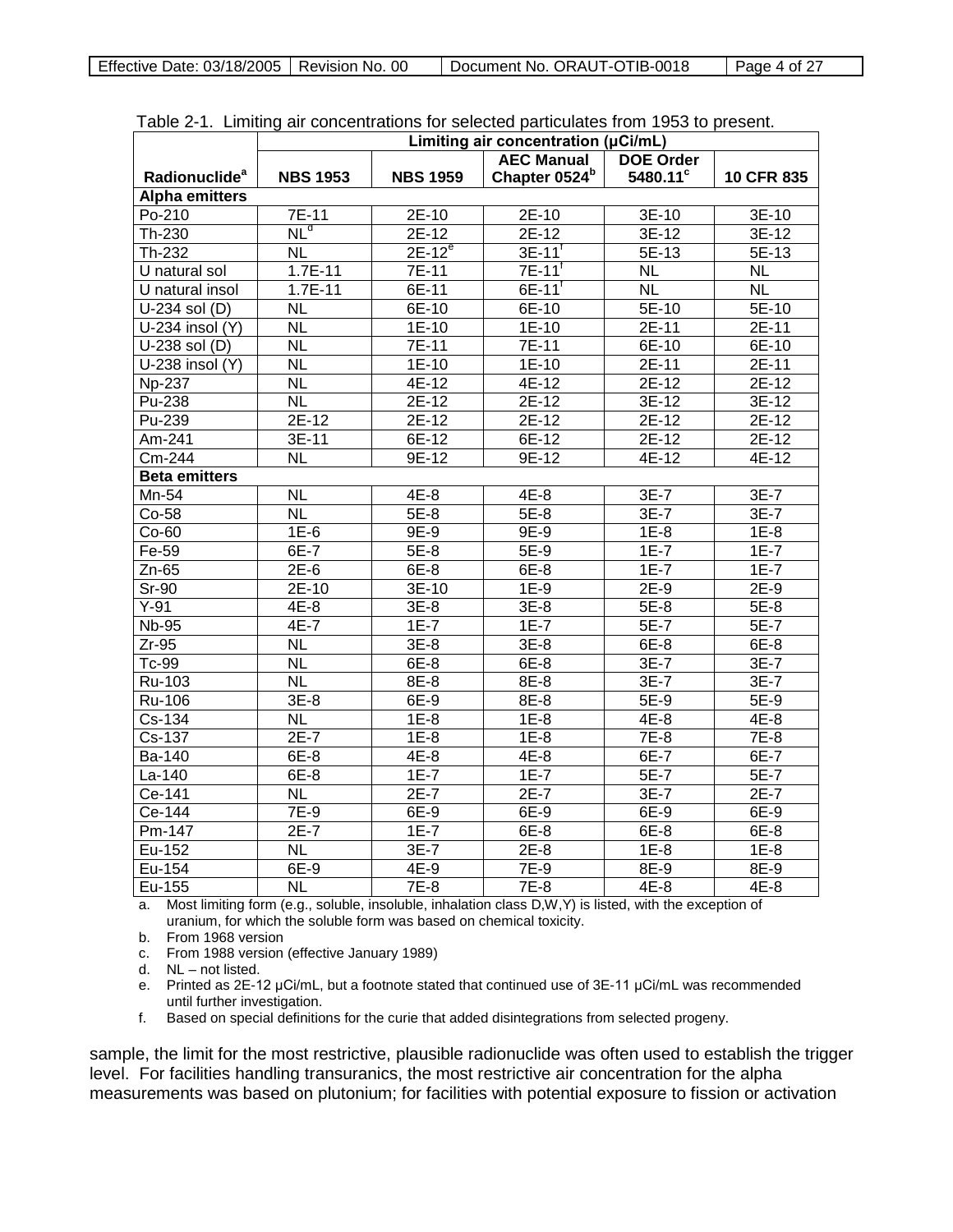|--|

products, the most restrictive air concentration for beta measurements was based on <sup>90</sup>Sr; at uranium facilities, the limits for uranium were generally used.

#### **3.0 APPLICABILITY, LIMITATIONS, AND ASSUMPTIONS**

### **3.1 APPLICABILITY**

This TIB applies to:

- Sites or facilities that rigorously sampled particulate air concentrations in areas of risk and controlled exposure to intakes according to the measured concentrations.
- Employment between 1953 and the present. (See first bullet in Section 3.2 for an exception.)
- Claims for which it is likely that the covered employee had no significant intakes of particulate radioactive material. (See Section 7.0 for a discussion on insignificant intakes in the context of this TIB.)
- Intakes of particulate radioactive material only.
- All organs except respiratory tract organs for monitored workers and the thyroid; however, it can apply to the thyroid for uranium facilities or plutonium-only facilities (i.e., where there is no chance of exposure to radioiodines).

### **3.2 LIMITATIONS**

This TIB has the following limitations:

- It does not apply to employment prior to 1953; however, if the limiting air concentrations for the site of exposure are known for years prior to 1953, those concentrations can be used in the manner discussed in Sections 4.0 and 5.0. In addition, see Attachment A. It does not apply to Nevada Test Site outdoor exposures prior to 1963.
- It applies only to particulate radioactive material. These particulate intakes are in addition to any intakes of <sup>3</sup>H, radioiodines, <sup>14</sup>C, or radon/thoron and their progeny, as applicable.
- Intakes of particulate material with a documented particle-size distribution other than 5-μm activity median aerodynamic diameter (AMAD) must be checked to ensure that the dose to the organ of concern from this TIB is greater.
- If site-specific limiting air concentrations were greater than those listed in Section 3.3, those concentrations must be used. If the site-specific concentration was applicable to contamination for a given radionuclide only and exposure was limited to that radionuclide, the dose reconstructor can apply the intake to that radionuclide only. For instance, Mound had special limits for exposure to <sup>210</sup>Po.
- It does not necessarily provide an overestimate to respiratory tract organs for monitored workers.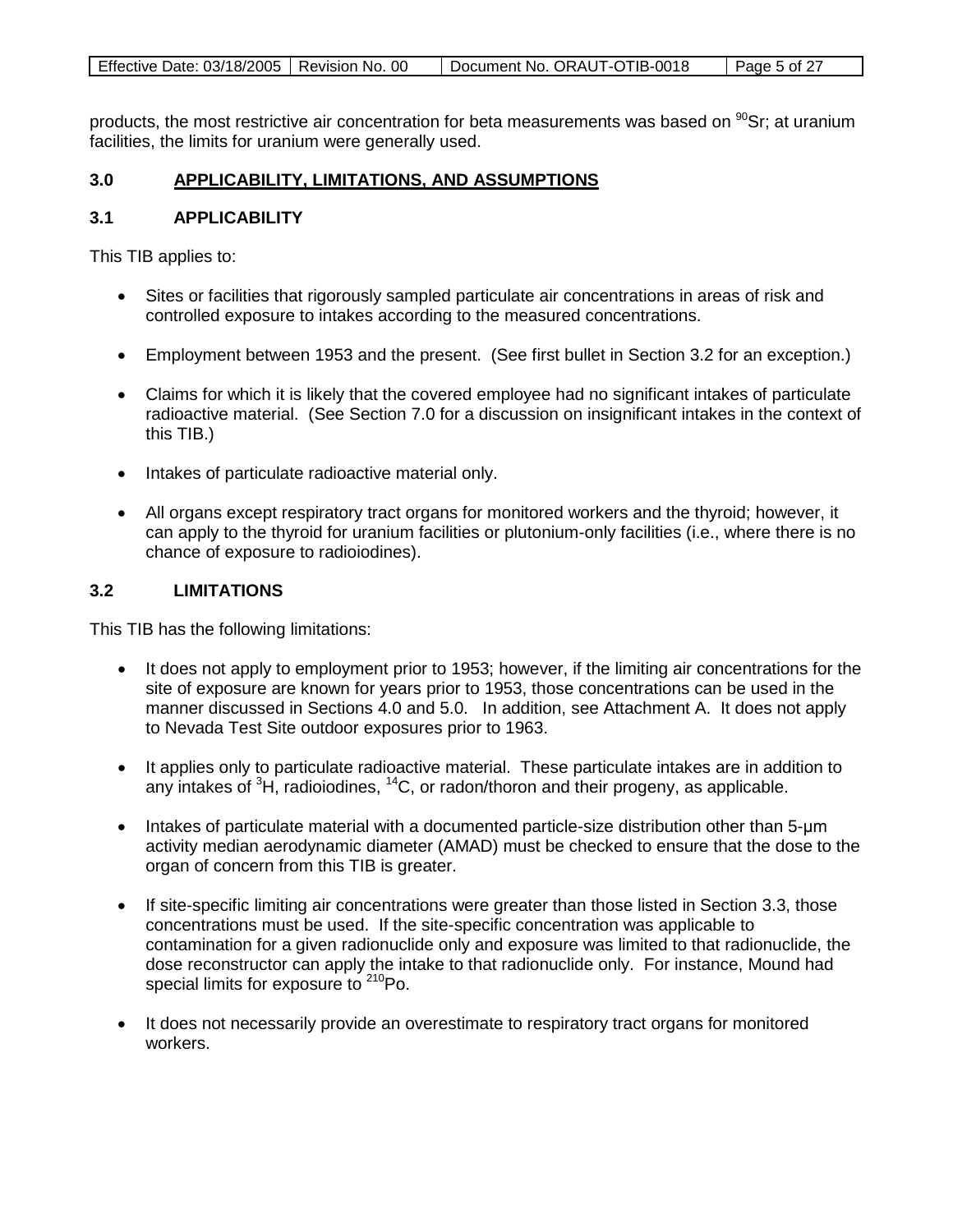• It does not provide an overestimate to the thyroid (regardless of monitoring), unless the worker was employed only at a uranium facility or a plutonium-only facility (i.e., where there is no chance of exposure to radioiodines).

# **3.3 ASSUMPTIONS**

This TIB applies the following assumptions:

- All significant intake exposure was covered by an air sampling program, or the radiation protection program had a valid method to ensure that air concentrations did not exceed limits. (For instance, airborne contamination might have been controlled by controlling the inventory of radioactive material in an area and/or the physical form of the material.)
- Chronic intakes were for 40 hours per week, or 2,000 hours per year, of particulate radioactive material with a 5-μm-AMAD particle-size distribution.
- The breathing rate was 9.6 m<sup>3</sup>/workday (ICRP 1994a) or 1.2 m<sup>3</sup>/hr averaged over an 8-hr day.
- For sites or facilities with an exposure to alpha-emitting radionuclides that was principally transuranics, chronic exposure was at  $2 \times 10^{-12}$  µCi/mL.
- For sites or facilities with an exposure to beta-emitting radionuclides, chronic exposure was at  $2 \times 10^{-9}$  µCi/mL.
- For sites or facilities with an exposure principally to uranium, chronic exposure was at  $6 \times 10^{-10}$  µCi/mL.
- Measured air sample concentrations were not always representative of the air concentration breathed. However, when applied to the long-term, 40-hour-per-week, chronic-intake assumption, it is assumed that the air sampling program was sufficient to prevent long-term intakes from exceeding the limiting air concentrations. See Section 6.0 for additional consideration of the possible nonrepresentativeness of air sampling.

#### **4.0 INHALATION INTAKE**

# **4.1 INTAKE QUANTITY**

The inhalation intake is determined by

Intake = (air conc.)(breathing rate)(exposure period) (1)

From Equation 1, intakes in Bq/yr can be determined by

Intake (Bq/yr) = (air conc. μCi/mL)(1.2 m<sup>3</sup> /hr)(2,000 hr/yr)(106 mL/m<sup>3</sup> )(3.7 × 104 Bq/μCi)

or

$$
Intake (Bq/yr) = (8.9 \times 10^{13})(air conc. µCi/mL)
$$
\n(2)

where the air concentration is obtained from Table 4-1 or from site-specific limiting air concentrations (in μCi/mL) when applicable.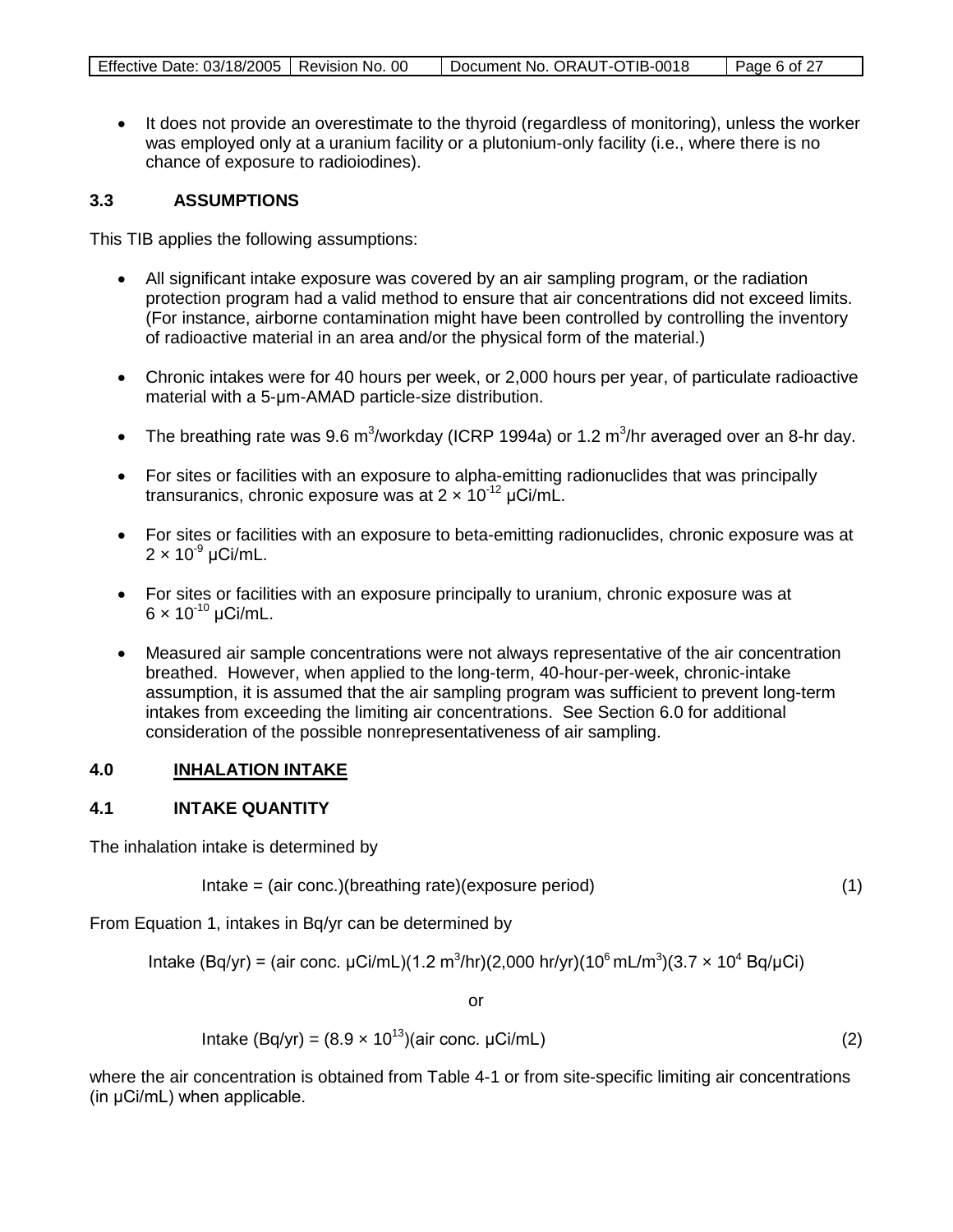| Effective Date: 03/18/2005   Revision No. 00 |  | Document No. ORAUT-OTIB-0018 | Page 7 of 27 |
|----------------------------------------------|--|------------------------------|--------------|
|----------------------------------------------|--|------------------------------|--------------|

| Table 4-1. Default limiting air concentrations |  |
|------------------------------------------------|--|
|------------------------------------------------|--|

| <b>Exposure type</b>                                            | <b>Air concentration</b><br>$(\mu$ Ci/mL) | <b>Associated daily</b><br>intake (pCi) |
|-----------------------------------------------------------------|-------------------------------------------|-----------------------------------------|
| Alpha-emitting radionuclides except for uranium facilities      | 2E-12                                     | 13.2                                    |
| (includes Hanford from 1949, see Attachment A)                  |                                           |                                         |
| Beta-emitting radionuclides except for uranium facilities       | $2E-9$                                    | 1.32E4                                  |
| (includes Hanford from 1949, see Attachment A)                  |                                           |                                         |
| Uranium including recycled uranium (includes Hanford from       | 6E-10                                     | 3.96E3                                  |
| 1949, see Attachment A)                                         |                                           |                                         |
| ORNL alpha-emitting radionuclides except for uranium            | $3E-11$                                   | 1.98E2                                  |
| facilities, 1944-1952                                           |                                           |                                         |
| ORNL beta-emitting radionuclides, 1944-1952                     | 1E-7                                      | 6.60E5                                  |
| Hanford alpha-emitting radionuclides except uranium facilities, | 4E-11                                     | 2.64E2                                  |
| 1946-1949                                                       |                                           |                                         |
| Hanford beta-emitting radionuclides, 1946-1949.                 | 1E-8                                      | 6.60E4                                  |
| Mound, 1952-71, Po-210 only <sup>a</sup>                        | <b>NA</b>                                 | 5.88E3                                  |

a. Mound had special urinalysis limits for Po-210. The doses associated with this intake will be larger than for general alpha-emitting radionuclides at 13.2 pCi/d for years of exposure but will be less for years after exposure ends. The dose reconstructor will have to run both cases and determine which option gives the largest total dose to the organ.

The intake per calendar day in pCi is

Intake (pCi/cal. d) = (air conc. μCi/mL)(1.2 m<sup>3</sup>/hr)(2,000 hr/yr)(10<sup>6</sup> mL/m<sup>3</sup>)(10<sup>6</sup> pCi/μCi)/365 cal. d/yr

or

$$
Intake (pCi/cal. d) = (6.6 \times 10^{12})(air conc.)
$$
\n(3)

For most sites intakes will be assigned for alpha and beta intakes. Only the uranium intake should be assigned for facilities with exposure to only uranium (or natural thorium), with the exception of years when exposure was to recycled uranium. For recycled uranium, add intakes as listed in Table 4-2.

|              | <b>Activity fraction of contaminant</b> |  |  |
|--------------|-----------------------------------------|--|--|
| Radionuclide | (e.g. pCi X/pCi U)                      |  |  |
| Pu-238       | 0.06                                    |  |  |
| Np-237       | 0.005                                   |  |  |
| Tc-99        | በ 4                                     |  |  |
| Th-232       | 0.02                                    |  |  |
| Ru-106       | 0.04                                    |  |  |

Table 4-2. Intakes of contaminants in recycled uranium as fraction of uranium intake.

### **4.2 CHOICE OF RADIONUCLIDE**

Because total alpha and total beta activity were measured on the air filters, the measurements represented all the particulate activity being breathed (as opposed to bioassay measurements that usually measure only certain radionuclides such that unmeasured radionuclides have to be accounted for in addition to the measured radionuclides). To be most accurate, the fractions of the total activity (alpha or beta) would have to be assigned to each radionuclide in the mixture in the air breathed. Those fractions were generally not determined on a regular basis and would have varied among sites, facilities, processes, or even specific work tasks.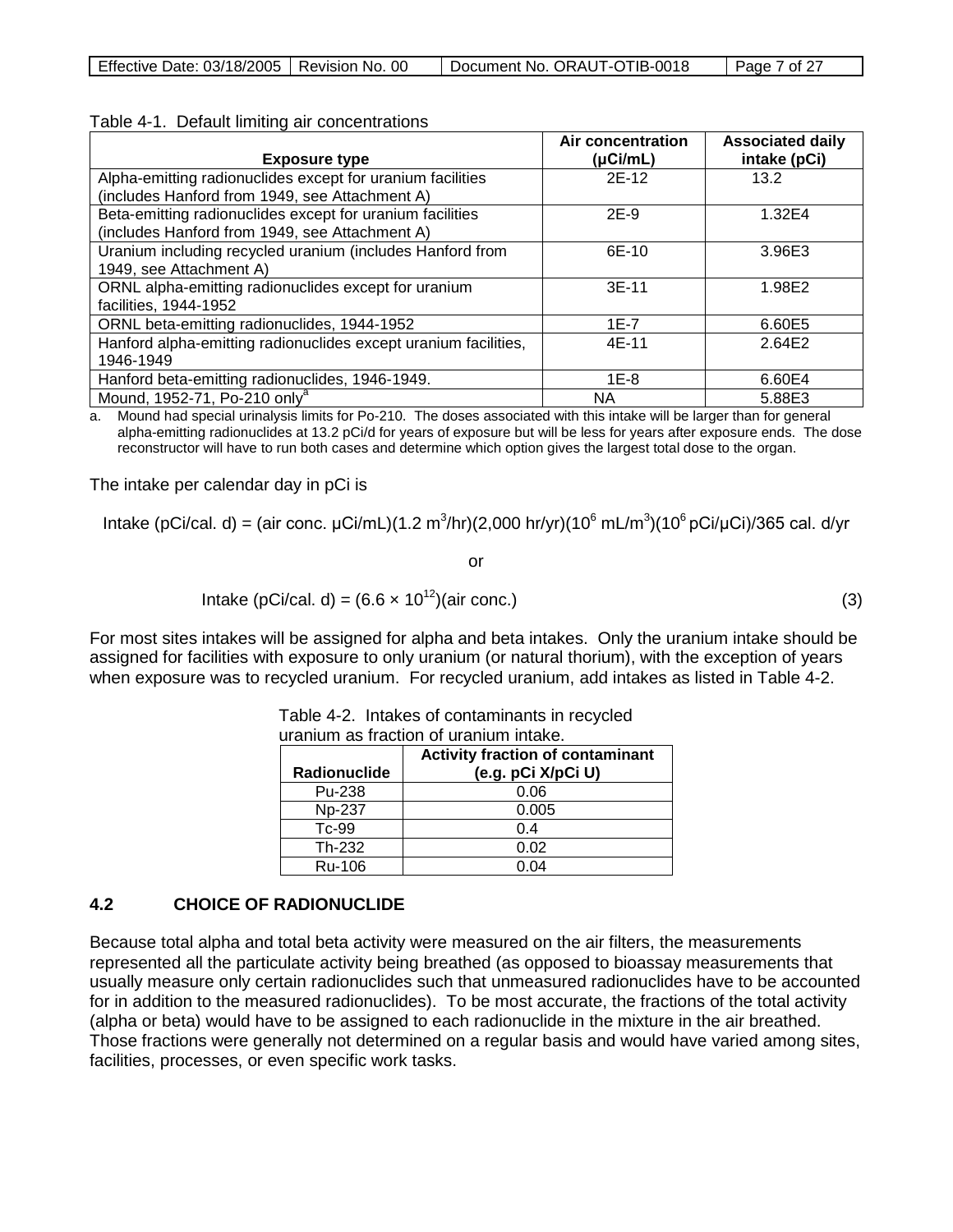| Effective Date: 03/18/2005   Revision No. 00 | Document No. ORAUT-OTIB-0018 | $\vert$ Page 8 of 27 |
|----------------------------------------------|------------------------------|----------------------|

Rather than estimating radionuclide fractions, this TIB overestimates the internal dose by assigning 100% of the intake to the single radionuclide that produces the largest dose per unit intake to the organ of concern. In addition, organ dose depends on the absorption type of the radionuclides. The radionuclide and absorption type combination that produces this "largest dose" can differ by organ, time of exposure, and time after end of exposure. Because the annual organ dose is the dose of interest, and the annual dose varies from year to year for a given radionuclide, the largest dose contributor could change over the years. For example, for a 10-year chronic intake of beta emitters, <sup>134</sup>Cs type F delivers the largest dose to the urinary bladder during years 1 through 10. However, if the date of diagnosis is sometime after the intake period, the assumption of a  $^{106}$ Ru type F intake during the 10 years of exposure yields the largest dose for years 11 through 14, as does <sup>90</sup>Sr type F for all subsequent years. Rather than determining which radionuclide and absorption type combination produces the largest dose, an additional claimant-favorable assumption was made. Each year between the start of exposure and date of diagnosis is evaluated individually and the largest dose is assigned. For the previous example, it would be assumed that the intake was comprised of 100% type F<sup>134</sup>Cs when assigning years 1 through 10. For years 11 through 14, it would be assumed that the intake had been entirely made up of type  $F^{106}Ru$ , and that it was  $90Sr$  for years 15 through 65.

Table 4-3 lists the inventory of radionuclides and absorption types from which the combination producing the largest dose can be obtained. This is the default list at present.

| Radionuclides/absorption types   |      |        |        |  |
|----------------------------------|------|--------|--------|--|
| associated with the alpha choice |      |        |        |  |
| Am-241                           | M. S | Pu-240 | M. S   |  |
| Cf-252                           | м    | Pu-242 | I M. S |  |

Table 4-3. Inventory of radionuclides and absorption types.

Cm-244 M Ra-226 M Np-237 | M | Th-228 | M, S<br>Po-210 | F, M | Th-230 | M, S  $Po-210$  | F, M | Th-230 | M, S <u>Pu-238 M, S Th-232 M, S<br>Pu-239 M. S RU<sup>a</sup> F. M.</u>  $Pu-239$  | M, S | RU<sup>a</sup> | F, M, S

| choice        |         | Radionuclides/absorption types associated with the beta |         |          |       |
|---------------|---------|---------------------------------------------------------|---------|----------|-------|
| Ag-110        | M, S    | Fe-59                                                   | F, M    | $S-35$   | F, M  |
| <b>Ba-140</b> | F       | Hf-181                                                  | F, M    | Sb-125   | F. M  |
| Ce-141        | M, S    | La-140                                                  | F, M    | $Sc-46$  | S     |
| Ce-144        | M, S    | Mn-54                                                   | F, M    | $Sn-113$ | F, M  |
| Co-58         | M, S    | Mo-99                                                   | F, S    | Sr-89    | F     |
| $Co-60$       | M, S    | Na-24                                                   | F.      | $Sr-90$  | F     |
| $Cr-51$       | F, M, S | Nb-95                                                   | М       | Tb-160   | М     |
| $Cs - 134$    | F       | Ni-63                                                   | F, M    | Tc-99    | м     |
| $Cs-137$      | F       | P-32                                                    | F, M    | $Y-91$   | M, S  |
| Eu-152        | м       | Pm-147                                                  | M, S    | Zn-65    | S.    |
| Eu-154        | м       | Ru-103                                                  | F, M, S | $Zr-95$  | F,M,S |
| Eu-155        | M       | Ru-106                                                  | F, M, S |          |       |

Radionuclides/absorption types associated with the uranium choice

Th-232  $M, S$  RU F, M, S a. RU = U-234 plus the contaminants from Table 4-

2 in the ratios provided in Table 4-2.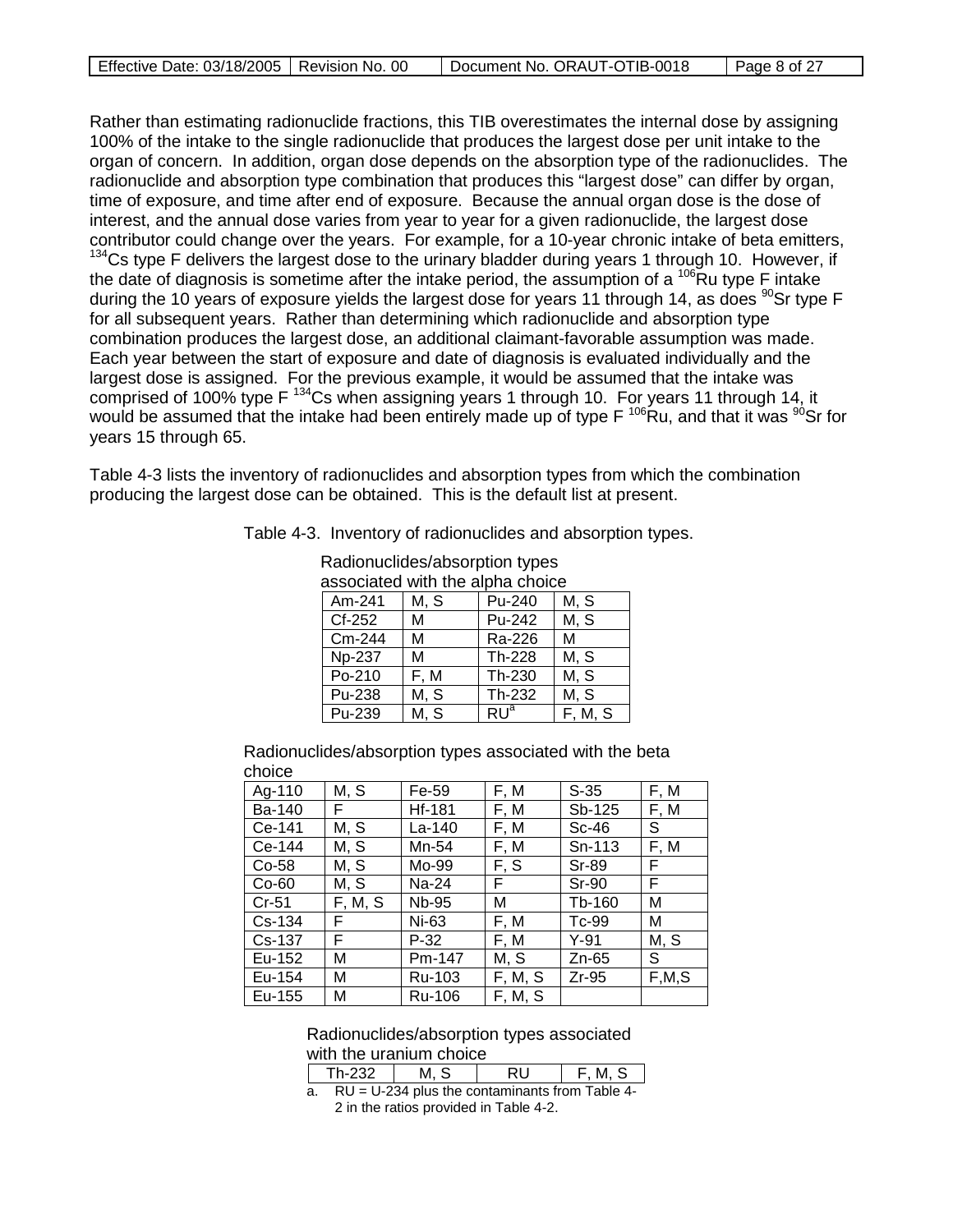Notes: Ac-227 is a progeny of <sup>231</sup>Pa in the <sup>235</sup>U decay chain. It was probably not present in significant quantities unless <sup>231</sup>Pa or <sup>227</sup>Ac was purposely concentrated; therefore, it was not included in the default list for the alpha choice. It should be added to the list if <sup>231</sup>Pa or <sup>227</sup>Ac was handled in a pure or concentrated form at the site in question.

Th-232 is included in the uranium list because many uranium facilities also processed thorium at some time. Th-232 can be removed from the list if it is known for sure that the facility did not handle thorium. Removal of <sup>232</sup>Th will reduce dose from 2 to 700 times depending on organ and length of exposure.

For strontium, type S is applicable to the titanate form only and is unlikely to be present at most sites. Type S was not included in the default list for the beta choice. If it is established that a site had strontium titanate, type S strontium will have to be added to the list. Check the Site Profile for applicability. Adding type S strontium will significantly increase the dose for some organs.

#### **5.0 INGESTION INTAKE**

The possibility of ingestion intakes has to be considered separately from inhalation intakes when intake is not based on bioassay measurements. *Estimation of Ingestion Intakes* (OCAS 2004) provides the method for estimating ingestion intakes based on air concentrations:

$$
Ingestion intake = 0.2 (inhalation intake)
$$
\n
$$
(4)
$$

These intakes would be applied to the same years for which inhalation intakes occurred, using the same radionuclide. Use the  $f_1$  associated with the absorption type from Annex F in ICRP Publication 68 (ICRP 1994b).

#### **6.0 DOSE DISTRIBUTION**

Assuming an intake at the limiting air concentration for every minute of employment is probably an overestimate. However, there are sources of uncertainty. For instance,

- The air sample results might not have been representative of the air breathed. If a worker was close to a localized source, the air concentration the worker breathed might have been higher than the air collected by a sampler several to tens of feet away. Offsetting this problem somewhat is the likelihood that the worker breathed larger particles than the air sampler collected. The time spent near a localized source would have been less than full time.
- Enforcement of the limiting air concentrations at some facilities for some periods might have been lax.
- Prior to widespread use of alarming continuous air monitors (CAMs), exposure to air concentrations above limiting air concentrations for periods of days to a few weeks was possible. For instance, a filter exchanged weekly with delayed counting for radon decay could easily result in a 2-week lag between the change in air concentration and change in access control. Even with the use of CAMs, radon progeny interference was a problem with alpha monitoring in many facilities such that immediate recognition of an air concentration slightly greater than the plutonium limit was difficult.
- For beta emitters, the counting efficiency for converting counts to total activity is dependent on the beta energy. If the beta energy of the radionuclide on the filter is less than the beta energy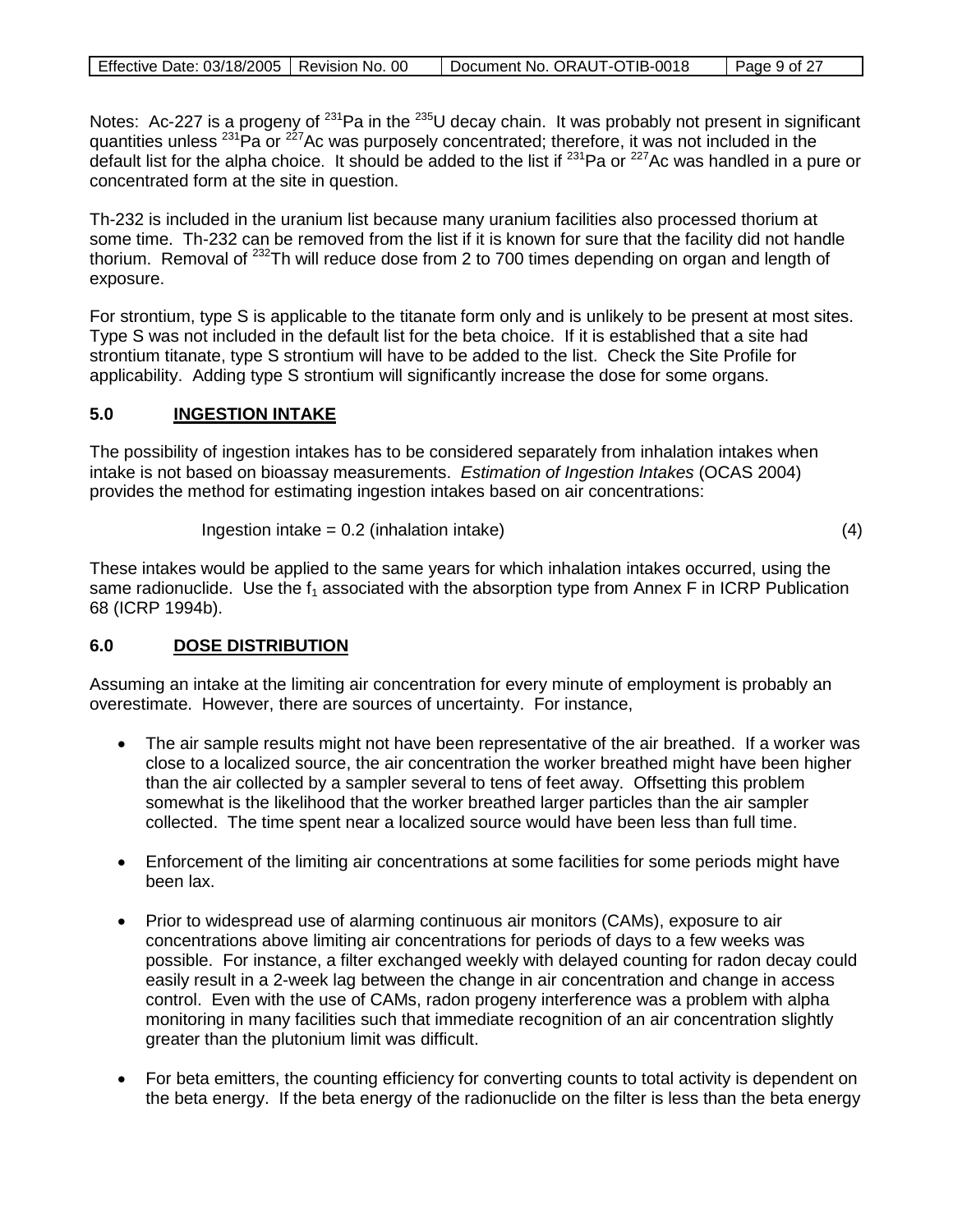| Effective Date: 03/18/2005   Revision No. 00 | Document No. ORAUT-OTIB-0018 | Page 10 of 27 |
|----------------------------------------------|------------------------------|---------------|

of the calibration source, the total activity would have been underestimated. This is offset somewhat by the generally lower dose per unit intake from the lower energy beta emitters. For alpha emitters, self-absorption of the alphas due to high dust loading might not have been compensated for.

- The volume of air sampled might not have been measured accurately; for instance, it was common to use flow rate meters and the average of the on/off flow rate to estimate the volume of air rather than using total air volume meters.
- Operational logistics might have temporarily compromised the air sampling in some areas, such as pump failures, leaking filters, filters destroyed by harsh chemicals, or filters obviously contaminated by a source other than the air.

These problems arguably could have enabled intakes exceeding the air concentration limits for some periods. Because of the sensitivity to these uncertainties of the method used in this TIB to determine dose, **the dose uncertainty distribution is lognormal with the geometric mean as determined by the equations in this document with a geometric standard deviation of 3.**

Remember that exposure to tritium, radioiodines, radon, or  ${}^{14}C$  has to be accounted for separately from these intake/dose estimations.

#### **7.0 WHEN TO USE THIS TIB**

Dose reconstructors should use this TIB for workers who were not on a bioassay program or were monitored but had no indication of intakes in the bioassay data, except as discussed below and subject to the limitations in Section 3.0.

Some bioassay methods were capable of detecting small intakes, well below the intakes determined using this TIB. Whole-body counting for gamma emitters with high gamma abundance and energies greater than about 200 keV is a good example. Use of this TIB is still an overestimate even if there are bioassay indications of intakes (i.e., bioassay results exceeding the decision level, minimum detection level, or recording level, as appropriate), provided the results meet the conditions listed in Table 7-1. The values in Table 7-1 are actually a factor of 10 less than that which would equal the dose produced by the assumed intake to account for uncertainties in counting, the possibility of several radionuclides in a single count, undetected radionuclides, and the different impacts between inhaled or ingested material.

Urinalysis results from the intakes listed in this TIB can be predicted using the current ICRP models. If an individual has urinalysis results that are less than 0.1 times that predicted by the intakes of this TIB using the most favorable absorption type, the TIB intake can be considered an overestimate.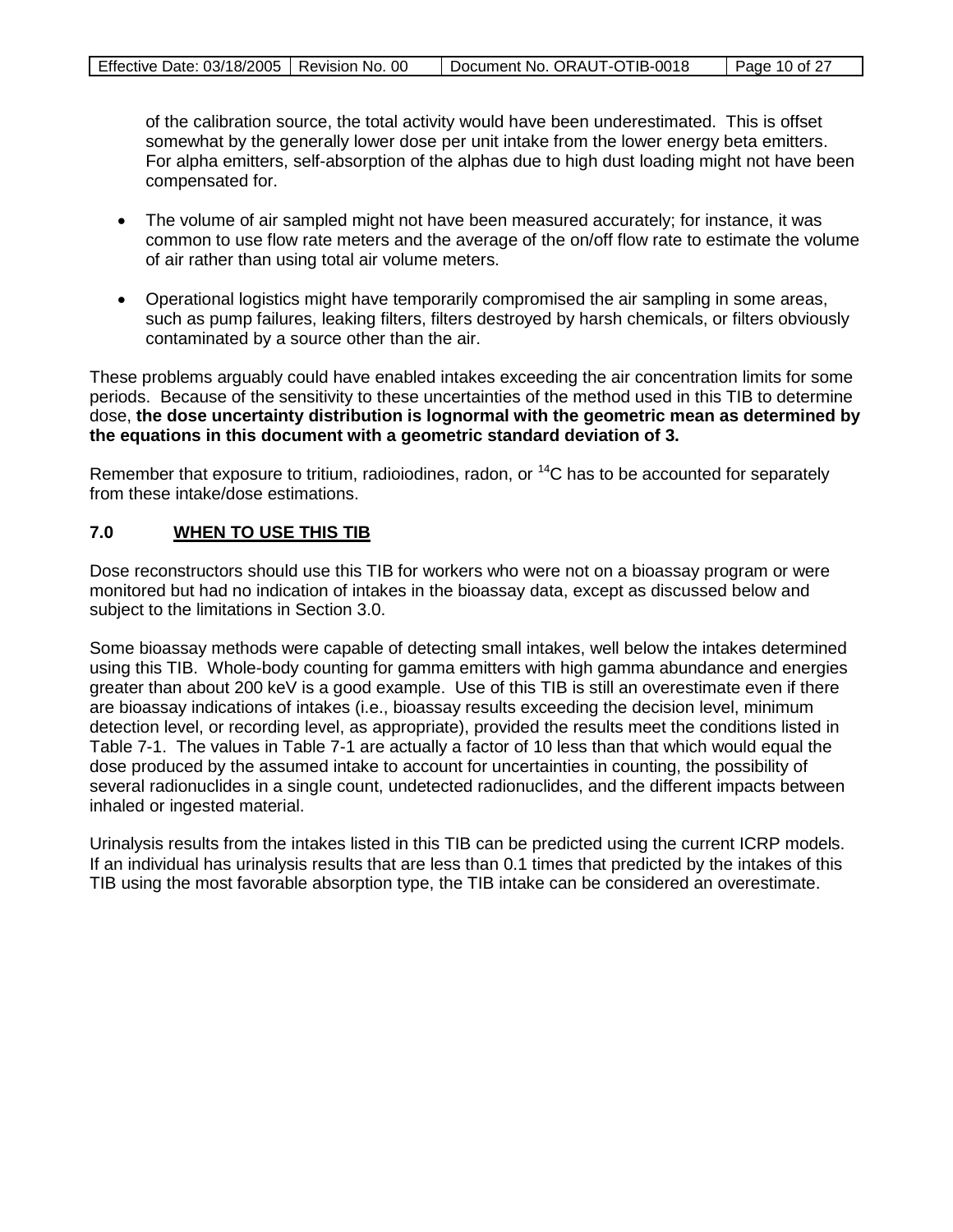Table 7-1. Whole-body count (WBC) results below which this TIB method is still considered an overestimate.

|              |                        | Time since last |                          | <b>WBC result must be less</b> |
|--------------|------------------------|-----------------|--------------------------|--------------------------------|
| Radionuclide | <b>Absorption type</b> | WBC $(d)^a$     | Organ of concern         | than (nCi):                    |
| $Cs-137$     | F                      | 90              | Adrenals                 | 34                             |
|              |                        |                 | Urinary bladder          | $\overline{30}$                |
|              |                        |                 | <b>Brain</b>             | 28                             |
|              |                        |                 | <b>Breast</b>            | $\overline{27}$                |
|              |                        |                 | Gall bladder             | 58                             |
|              |                        |                 | <b>Heart wall</b>        | 31                             |
|              |                        |                 | Kidneys                  | 31                             |
|              |                        |                 | Liver                    | 150                            |
|              |                        |                 | Muscle                   | 30                             |
|              |                        |                 | Ovaries                  | 32                             |
|              |                        |                 | Pancreas                 | $\overline{32}$                |
|              |                        |                 | <b>Testes</b>            | 29                             |
|              |                        |                 | Thyroid                  | 30                             |
|              |                        |                 | Red bone marrow          | 115                            |
|              |                        |                 | Bone surface             | 220                            |
|              |                        |                 | Stomach                  | 30                             |
|              |                        |                 | $\overline{\mathsf{SI}}$ | 31                             |
|              |                        |                 | ULI                      | 52                             |
|              |                        |                 | Ш                        | 130                            |
|              |                        |                 | Skin                     | 26                             |
|              |                        |                 | Spleen                   | 31                             |
|              |                        |                 | Thymus                   | 30                             |
|              |                        |                 | Uterus                   | 32                             |
|              |                        |                 | ET                       | 69                             |
|              |                        |                 | Lung                     | 640                            |
|              |                        |                 | Colon                    | $\overline{87}$                |
|              |                        |                 | Esophagus                | 30                             |
| Cs-137       | F                      | 180             | Adrenals                 | 39                             |
|              |                        |                 | <b>Urinary bladder</b>   | 34                             |
|              |                        |                 | <b>Brain</b>             | $\overline{32}$                |
|              |                        |                 | <b>Breast</b>            | 30                             |
|              |                        |                 | Gall bladder             | 66                             |
|              |                        |                 | <b>Heart wall</b>        | 35                             |
|              |                        |                 | Kidneys                  | 35                             |
|              |                        |                 | Liver                    | 170                            |
|              |                        |                 | Muscle                   | 33                             |
|              |                        |                 | Ovaries                  | 36                             |
|              |                        |                 | Pancreas                 | 36                             |
|              |                        |                 | <b>Testes</b>            | 33                             |
|              |                        |                 | Thyroid                  | 34                             |
|              |                        |                 | Red bone marrow          | 130                            |
|              |                        |                 | Bone surface             | 250                            |
|              |                        |                 | Stomach                  | 34                             |
|              |                        |                 | $\overline{\mathsf{SI}}$ | 36                             |
|              |                        |                 | ULI                      | 58                             |
|              |                        |                 | Ш                        | 140                            |
|              |                        |                 | Skin                     | 29                             |
|              |                        |                 | Spleen                   | 35                             |
|              |                        |                 | Thymus                   | 34                             |
|              |                        |                 | <b>Uterus</b>            | 36                             |
|              |                        |                 | ET                       | 78                             |
|              |                        |                 | Lung                     | 720                            |
|              |                        |                 | Colon                    | 98                             |
|              |                        |                 | Esophagus                | 34                             |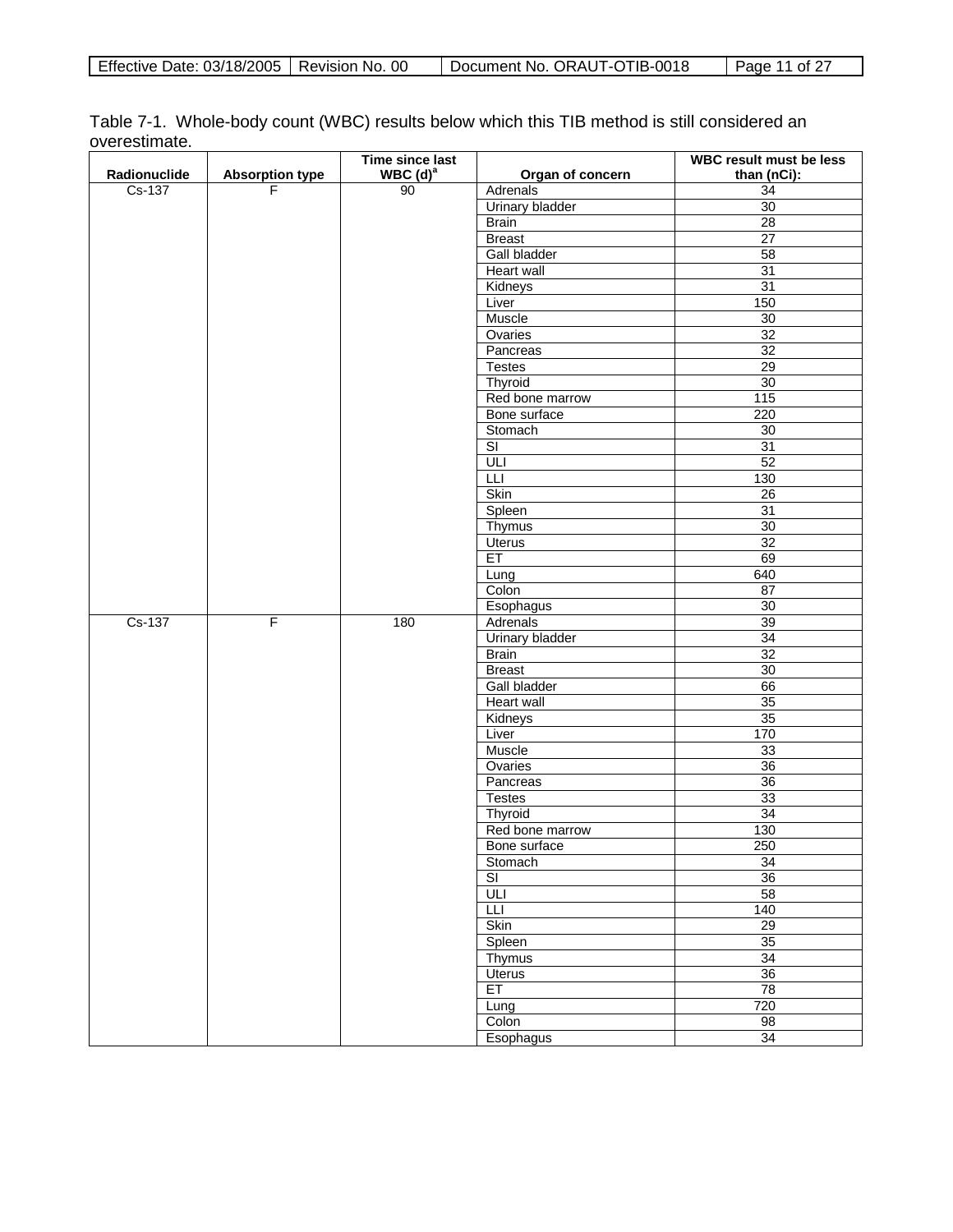| Effective Date: 03/18/2005   Revision No. 00 |  | Document No. ORAUT-OTIB-0018 | Page 12 of 27 |
|----------------------------------------------|--|------------------------------|---------------|
|----------------------------------------------|--|------------------------------|---------------|

| Table 7-1 (Continued). Whole-body count (WBC) results below which this TIB method is still |  |  |  |
|--------------------------------------------------------------------------------------------|--|--|--|
| considered an overestimate.                                                                |  |  |  |

|              |                        | Time since last        |                          | <b>WBC result must be less</b> |
|--------------|------------------------|------------------------|--------------------------|--------------------------------|
| Radionuclide | <b>Absorption type</b> | $WBC$ (d) <sup>a</sup> | Organ of concern         | than (nCi):                    |
| $Cs-137$     | F                      | 365                    | Adrenals                 | $\overline{24}$                |
|              |                        |                        | Urinary bladder          | 21                             |
|              |                        |                        | <b>Brain</b>             | 19                             |
|              |                        |                        | <b>Breast</b>            | 19                             |
|              |                        |                        | Gall bladder             | 16                             |
|              |                        |                        | <b>Heart wall</b>        | $\overline{22}$                |
|              |                        |                        | Kidneys                  | $\overline{21}$                |
|              |                        |                        | Liver                    | 106                            |
|              |                        |                        | Muscle                   | 21                             |
|              |                        |                        | Ovaries                  | $\overline{22}$                |
|              |                        |                        | Pancreas                 | $\overline{22}$                |
|              |                        |                        | <b>Testes</b>            | 20                             |
|              |                        |                        | Thyroid                  | $\overline{21}$                |
|              |                        |                        | Red bone marrow          | 80                             |
|              |                        |                        | Bone surface             | 150                            |
|              |                        |                        | Stomach                  | $\overline{21}$                |
|              |                        |                        | $\overline{\text{SI}}$   | $\overline{22}$                |
|              |                        |                        | ULI                      | $\overline{36}$                |
|              |                        |                        | LLI                      | 89                             |
|              |                        |                        | Skin                     | 18                             |
|              |                        |                        | Spleen                   | 21                             |
|              |                        |                        | Thymus                   | 21                             |
|              |                        |                        | Uterus                   | $\overline{22}$                |
|              |                        |                        | ET                       | 48                             |
|              |                        |                        | Lung                     | 440                            |
|              |                        |                        | Colon                    | 60                             |
|              |                        |                        | Esophagus                | $\overline{21}$                |
| Cs-137       | $\overline{F}$         | 730                    | Adrenals                 | $\overline{\mathbf{c}}$        |
|              |                        |                        | <b>Urinary bladder</b>   | $\overline{2}$                 |
|              |                        |                        | <b>Brain</b>             | $\overline{2}$                 |
|              |                        |                        | <b>Breast</b>            | $\overline{2}$                 |
|              |                        |                        | <b>Gall bladder</b>      | $\overline{4}$                 |
|              |                        |                        | Heart wall               | $\overline{2}$                 |
|              |                        |                        | Kidneys                  | $\overline{2}$                 |
|              |                        |                        | Liver                    | $10\,$                         |
|              |                        |                        | Muscle                   | $\overline{2}$                 |
|              |                        |                        | Ovaries                  | $\overline{2}$                 |
|              |                        |                        | Pancreas                 | $\sqrt{2}$                     |
|              |                        |                        | <b>Testes</b>            | $\overline{2}$                 |
|              |                        |                        | Thyroid                  | $\overline{2}$                 |
|              |                        |                        | Red bone marrow          | $\overline{8}$                 |
|              |                        |                        | Bone surface             | 15                             |
|              |                        |                        | Stomach                  | $\overline{2}$                 |
|              |                        |                        | $\overline{\mathsf{SI}}$ | $\overline{2}$                 |
|              |                        |                        | ULI                      | $\overline{4}$                 |
|              |                        |                        | Ш                        | $\overline{9}$                 |
|              |                        |                        | Skin                     | $\overline{2}$                 |
|              |                        |                        | Spleen                   | $\overline{2}$                 |
|              |                        |                        | Thymus                   | $\overline{2}$                 |
|              |                        |                        | <b>Uterus</b>            | $\overline{2}$                 |
|              |                        |                        | ET                       | $\overline{5}$                 |
|              |                        |                        | Lung                     | 43                             |
|              |                        |                        | Colon                    | $6\,$                          |
|              |                        |                        | Esophagus                | $\overline{2}$                 |
|              |                        |                        |                          |                                |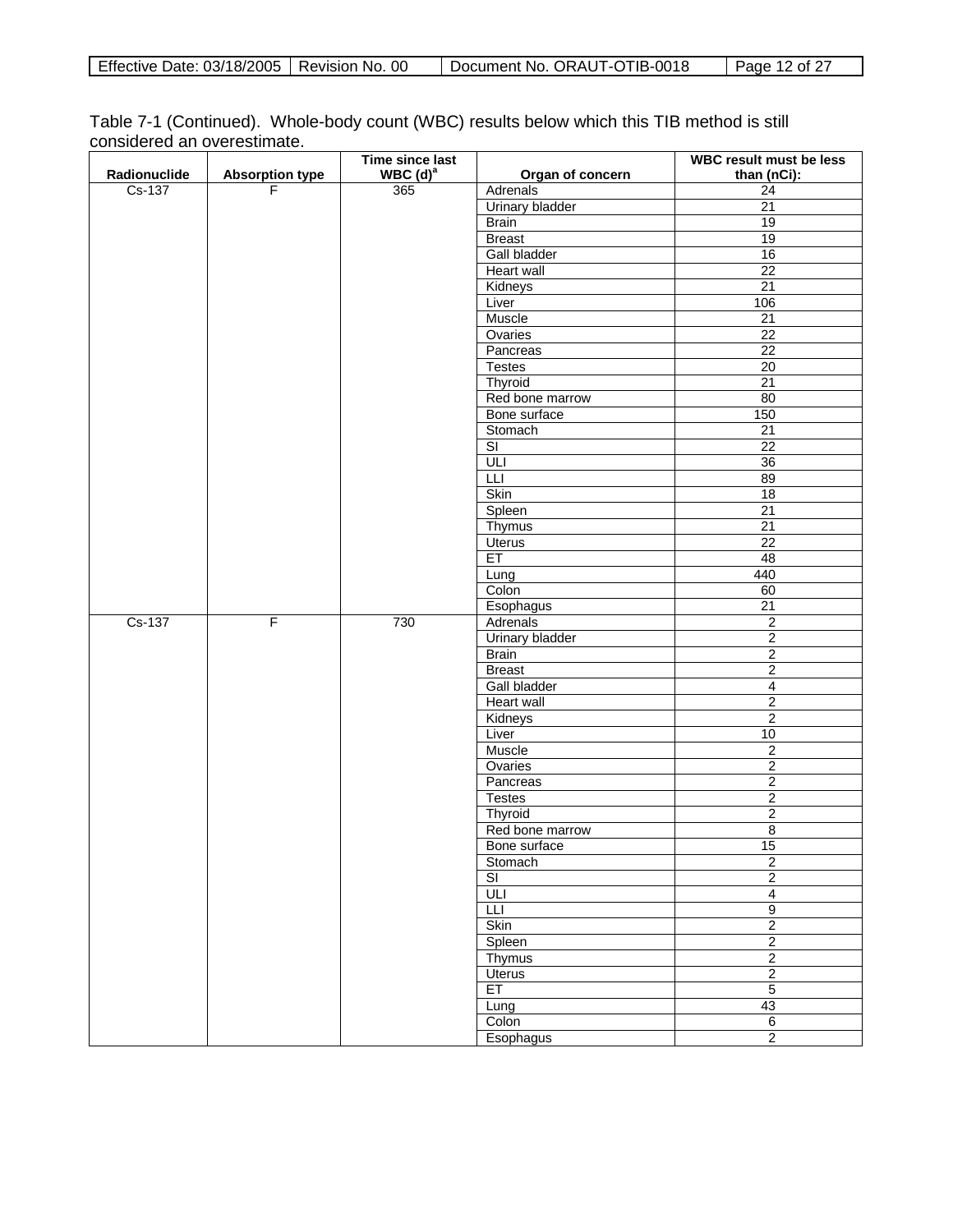| Effective Date: 03/18/2005   Revision No. 00 |  | Document No. ORAUT-OTIB-0018 | Page 13 of 27 |
|----------------------------------------------|--|------------------------------|---------------|
|----------------------------------------------|--|------------------------------|---------------|

| Table 7-1 (Continued). Whole-body count (WBC) results below which this TIB method is still |  |  |  |
|--------------------------------------------------------------------------------------------|--|--|--|
| considered an overestimate.                                                                |  |  |  |

|              |                        | Time since last     |                          | <b>WBC result must be less</b> |
|--------------|------------------------|---------------------|--------------------------|--------------------------------|
| Radionuclide | <b>Absorption type</b> | WBC(d) <sup>a</sup> | Organ of concern         | than (nCi):                    |
| $Co-60$      | M or S                 | 90                  | Adrenals                 | 10                             |
|              |                        |                     | <b>Urinary bladder</b>   | 21                             |
|              |                        |                     | <b>Brain</b>             | 25                             |
|              |                        |                     | <b>Breast</b>            | $\overline{5}$                 |
|              |                        |                     | <b>Gall bladder</b>      | $\overline{23}$                |
|              |                        |                     | <b>Heart wall</b>        | $\overline{4}$                 |
|              |                        |                     | Kidneys                  | 15                             |
|              |                        |                     | Liver                    | $\overline{36}$                |
|              |                        |                     | Muscle                   | 13                             |
|              |                        |                     | Ovaries                  | 14                             |
|              |                        |                     | Pancreas                 | 11                             |
|              |                        |                     | <b>Testes</b>            | 28                             |
|              |                        |                     | Thyroid                  | 15                             |
|              |                        |                     | Red bone marrow          | 43                             |
|              |                        |                     | Bone surface             | 108                            |
|              |                        |                     | Stomach                  | 11                             |
|              |                        |                     | $\overline{\mathsf{SI}}$ | 13                             |
|              |                        |                     | ULI                      | 15                             |
|              |                        |                     | LLI                      | 25                             |
|              |                        |                     | <b>Skin</b>              | $16\,$                         |
|              |                        |                     | Spleen                   | $\boldsymbol{9}$               |
|              |                        |                     | <b>Thymus</b>            | 6                              |
|              |                        |                     | <b>Uterus</b>            | $\overline{20}$                |
|              |                        |                     | ET                       | 4                              |
|              |                        |                     | Lung                     | $\overline{11}$                |
|              |                        |                     | Colon                    | $\overline{20}$                |
|              |                        |                     | Esophagus                | $\overline{6}$                 |
| $Co-60$      | M or S                 | 180                 | Adrenals                 | 12                             |
|              |                        |                     | <b>Urinary bladder</b>   | $\overline{27}$                |
|              |                        |                     | Brain                    | 31                             |
|              |                        |                     | <b>Breast</b>            | 8                              |
|              |                        |                     | Gall bladder             | 30                             |
|              |                        |                     | Heart wall               | $\overline{7}$                 |
|              |                        |                     | Kidneys                  | 19                             |
|              |                        |                     | Liver                    | 45                             |
|              |                        |                     | <b>Muscle</b>            | 17                             |
|              |                        |                     | Ovaries                  | 18                             |
|              |                        |                     | Pancreas                 | 14                             |
|              |                        |                     | <b>Testes</b>            | 35                             |
|              |                        |                     | Thyroid                  | 19                             |
|              |                        |                     | Red bone marrow          | 51                             |
|              |                        |                     | Bone surface             | 135                            |
|              |                        |                     | Stomach                  | 14                             |
|              |                        |                     | $\overline{\mathsf{SI}}$ | 17                             |
|              |                        |                     | ULI                      | 18                             |
|              |                        |                     | Ш                        | 31                             |
|              |                        |                     | Skin                     | 29                             |
|              |                        |                     | Spleen                   | $\overline{14}$                |
|              |                        |                     | Thymus                   | $\overline{9}$                 |
|              |                        |                     | <b>Uterus</b>            | 25                             |
|              |                        |                     | ET                       | $6\overline{6}$                |
|              |                        |                     |                          | 19                             |
|              |                        |                     | Lung                     | 25                             |
|              |                        |                     | Colon<br>Esophagus       | $\overline{9}$                 |
|              |                        |                     |                          |                                |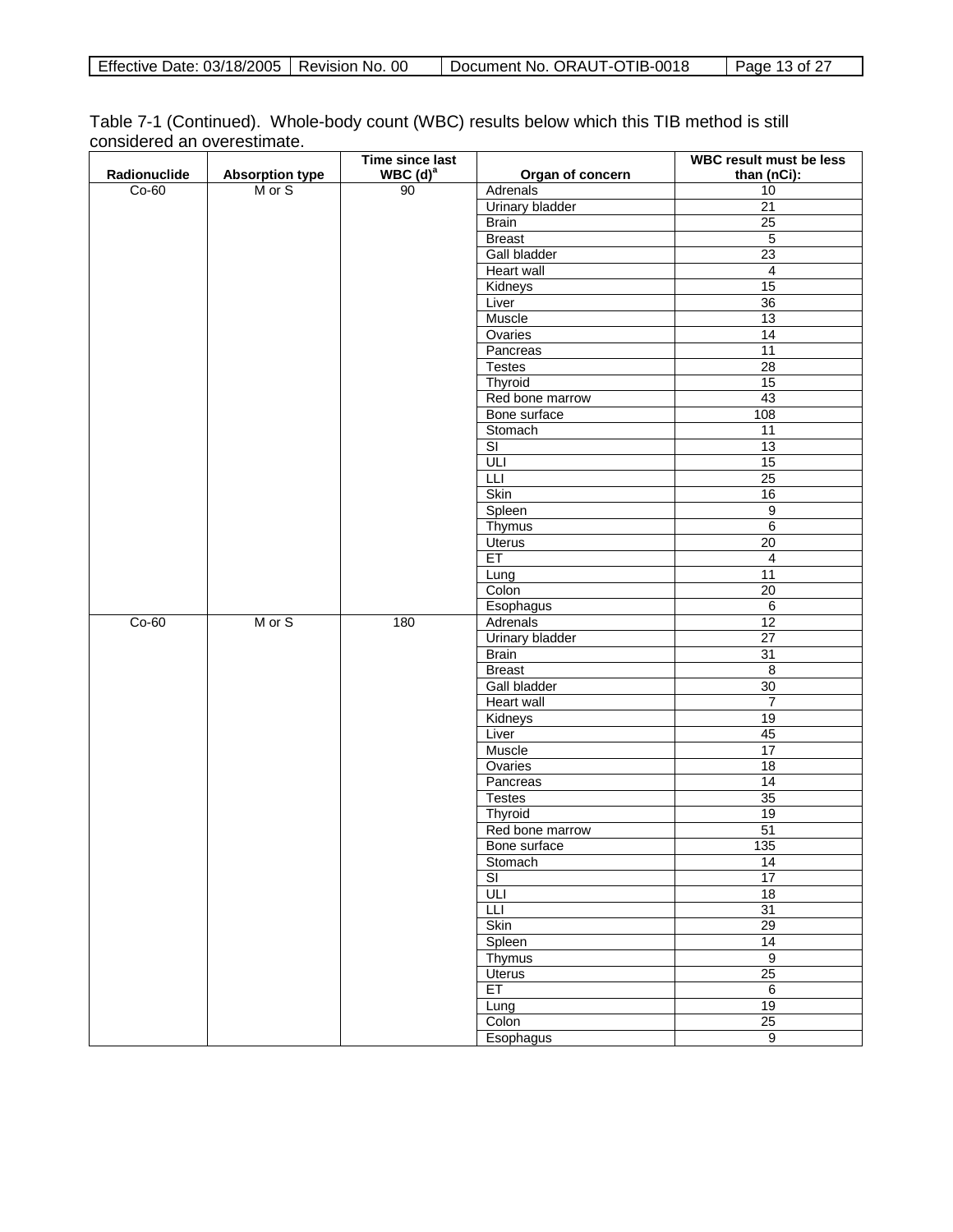| Effective Date: 03/18/2005   Revision No. 00 |  | Document No. ORAUT-OTIB-0018 | Page 14 of 27 |
|----------------------------------------------|--|------------------------------|---------------|
|----------------------------------------------|--|------------------------------|---------------|

| Table 7-1 (Continued). Whole-body count (WBC) results below which this TIB method is still |  |  |  |
|--------------------------------------------------------------------------------------------|--|--|--|
| considered an overestimate.                                                                |  |  |  |

|              |                        | Time since last        |                          | <b>WBC result must be less</b> |
|--------------|------------------------|------------------------|--------------------------|--------------------------------|
| Radionuclide | <b>Absorption type</b> | $WBC$ (d) <sup>a</sup> | Organ of concern         | than (nCi)                     |
| $Co-60$      | M or S                 | 360                    | Adrenals                 | 13                             |
|              |                        |                        | <b>Urinary bladder</b>   | 28                             |
|              |                        |                        | <b>Brain</b>             | 32                             |
|              |                        |                        | <b>Breast</b>            | 9                              |
|              |                        |                        | <b>Gall bladder</b>      | $\overline{30}$                |
|              |                        |                        | <b>Heart wall</b>        | $\overline{\mathbf{8}}$        |
|              |                        |                        | Kidneys                  | 19                             |
|              |                        |                        | Liver                    | 46                             |
|              |                        |                        | Muscle                   | $\overline{17}$                |
|              |                        |                        | Ovaries                  | 18                             |
|              |                        |                        | Pancreas                 | 15                             |
|              |                        |                        | <b>Testes</b>            | 36                             |
|              |                        |                        | Thyroid                  | 19                             |
|              |                        |                        | Red bone marrow          | 60                             |
|              |                        |                        | Bone surface             | 139                            |
|              |                        |                        | Stomach                  | 15                             |
|              |                        |                        | $\overline{\mathsf{SI}}$ | 17                             |
|              |                        |                        | ULI                      | 19                             |
|              |                        |                        | LLI                      | 32                             |
|              |                        |                        | <b>Skin</b>              | $\overline{21}$                |
|              |                        |                        | Spleen                   | 14                             |
|              |                        |                        | <b>Thymus</b>            | 10                             |
|              |                        |                        | <b>Uterus</b>            | 26                             |
|              |                        |                        | ET                       | $\overline{5}$                 |
|              |                        |                        | Lung                     | $\overline{20}$                |
|              |                        |                        | Colon                    | $\overline{26}$                |
|              |                        |                        | Esophagus                | 10                             |
| $Co-60$      | M or S                 | 730                    | Adrenals                 | $\,6\,$                        |
|              |                        |                        | <b>Urinary bladder</b>   | 13                             |
|              |                        |                        | Brain                    | $\overline{14}$                |
|              |                        |                        | <b>Breast</b>            | 4                              |
|              |                        |                        | Gall bladder             | 14                             |
|              |                        |                        | Heart wall               | $\overline{4}$                 |
|              |                        |                        | Kidneys                  | $\overline{9}$                 |
|              |                        |                        | Liver                    | 21                             |
|              |                        |                        | <b>Muscle</b>            | $\overline{8}$                 |
|              |                        |                        | Ovaries                  | $\overline{8}$                 |
|              |                        |                        | Pancreas                 | $\boldsymbol{7}$               |
|              |                        |                        | <b>Testes</b>            | 17                             |
|              |                        |                        | Thyroid                  | 570                            |
|              |                        |                        | Red bone marrow          | $\overline{27}$                |
|              |                        |                        | Bone surface             | 63                             |
|              |                        |                        | Stomach                  | $\overline{7}$                 |
|              |                        |                        | $\overline{\mathsf{SI}}$ | $\overline{8}$                 |
|              |                        |                        | ULI                      | $\overline{9}$                 |
|              |                        |                        | Ш                        | 15                             |
|              |                        |                        | Skin                     | 10                             |
|              |                        |                        | Spleen                   | $\boldsymbol{7}$               |
|              |                        |                        | Thymus                   | $\overline{4}$                 |
|              |                        |                        | <b>Uterus</b>            | 12                             |
|              |                        |                        | ET                       | $\overline{2}$                 |
|              |                        |                        | Lung                     | $\overline{9}$                 |
|              |                        |                        | Colon                    | 12                             |
|              |                        |                        | Esophagus                | $\overline{4}$                 |
|              |                        |                        |                          |                                |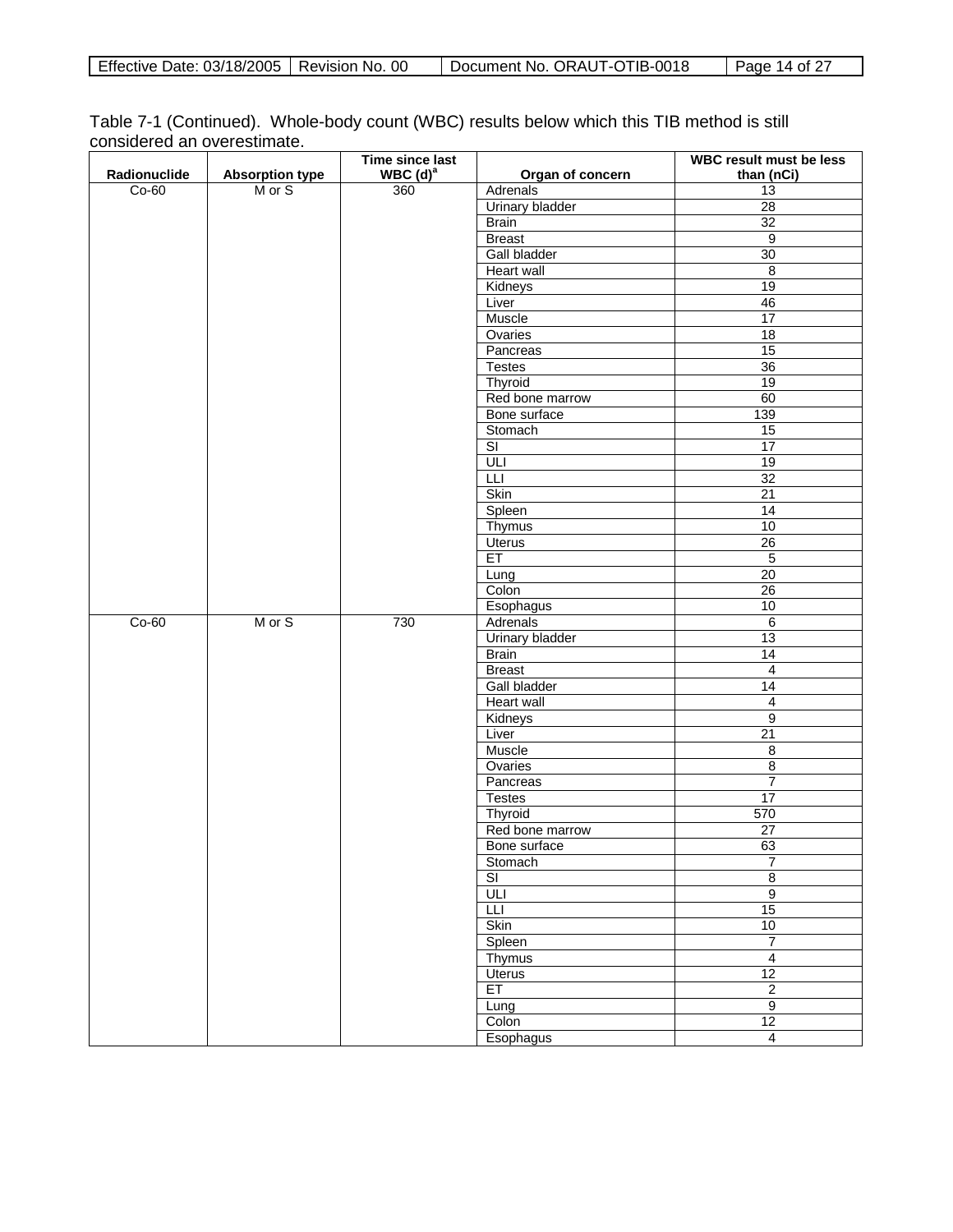| Effective Date: 03/18/2005   Revision No. 00 |  | Document No. ORAUT-OTIB-0018 | Page 15 of $27$ |
|----------------------------------------------|--|------------------------------|-----------------|
|----------------------------------------------|--|------------------------------|-----------------|

| Table 7-1 (Continued). Whole-body count (WBC) results below which this TIB method is still |  |  |  |
|--------------------------------------------------------------------------------------------|--|--|--|
| considered an overestimate.                                                                |  |  |  |

| Radionuclide<br>WBC(d) <sup>a</sup><br><b>Absorption type</b><br>Organ of concern<br>than (nCi):<br>90<br>$Mn-54$<br>F or M<br>$\overline{24}$<br>Adrenals<br>Urinary bladder<br>49<br><b>Brain</b><br>42<br>23<br><b>Breast</b><br><b>Gall bladder</b><br>$\overline{35}$ |  |
|----------------------------------------------------------------------------------------------------------------------------------------------------------------------------------------------------------------------------------------------------------------------------|--|
|                                                                                                                                                                                                                                                                            |  |
|                                                                                                                                                                                                                                                                            |  |
|                                                                                                                                                                                                                                                                            |  |
|                                                                                                                                                                                                                                                                            |  |
|                                                                                                                                                                                                                                                                            |  |
|                                                                                                                                                                                                                                                                            |  |
| <b>Heart wall</b><br>$\overline{20}$                                                                                                                                                                                                                                       |  |
| 29<br>Kidneys                                                                                                                                                                                                                                                              |  |
| Liver<br>47                                                                                                                                                                                                                                                                |  |
| Muscle<br>40                                                                                                                                                                                                                                                               |  |
| Ovaries<br>31                                                                                                                                                                                                                                                              |  |
| 30<br>Pancreas                                                                                                                                                                                                                                                             |  |
| 65<br><b>Testes</b>                                                                                                                                                                                                                                                        |  |
| Thyroid<br>51                                                                                                                                                                                                                                                              |  |
| 70<br>Red bone marrow                                                                                                                                                                                                                                                      |  |
| 113<br>Bone surface                                                                                                                                                                                                                                                        |  |
| Stomach<br>39                                                                                                                                                                                                                                                              |  |
| $\overline{\mathsf{SI}}$<br>42                                                                                                                                                                                                                                             |  |
| ULI<br>43                                                                                                                                                                                                                                                                  |  |
| 100<br>LLI                                                                                                                                                                                                                                                                 |  |
| <b>Skin</b><br>47                                                                                                                                                                                                                                                          |  |
| Spleen<br>39                                                                                                                                                                                                                                                               |  |
| 26<br><b>Thymus</b>                                                                                                                                                                                                                                                        |  |
| <b>Uterus</b><br>43                                                                                                                                                                                                                                                        |  |
| ET<br>15                                                                                                                                                                                                                                                                   |  |
| 150<br>Lung                                                                                                                                                                                                                                                                |  |
| $\overline{71}$<br>Colon                                                                                                                                                                                                                                                   |  |
| $\overline{26}$<br>Esophagus                                                                                                                                                                                                                                               |  |
| $Mn-54$<br>F or M<br>180<br>Adrenals<br>$\,8\,$                                                                                                                                                                                                                            |  |
| 17<br><b>Urinary bladder</b>                                                                                                                                                                                                                                               |  |
| $\overline{14}$<br>Brain                                                                                                                                                                                                                                                   |  |
| <b>Breast</b><br>16                                                                                                                                                                                                                                                        |  |
| 12<br>Gall bladder                                                                                                                                                                                                                                                         |  |
| $\overline{13}$<br>Heart wall                                                                                                                                                                                                                                              |  |
| 10<br>Kidneys                                                                                                                                                                                                                                                              |  |
| Liver<br>16                                                                                                                                                                                                                                                                |  |
| 14<br><b>Muscle</b>                                                                                                                                                                                                                                                        |  |
| 11<br>Ovaries                                                                                                                                                                                                                                                              |  |
| Pancreas<br>10                                                                                                                                                                                                                                                             |  |
| $\overline{22}$<br><b>Testes</b>                                                                                                                                                                                                                                           |  |
| $\overline{18}$<br>Thyroid                                                                                                                                                                                                                                                 |  |
| Red bone marrow<br>$\overline{24}$                                                                                                                                                                                                                                         |  |
| 39<br>Bone surface                                                                                                                                                                                                                                                         |  |
| Stomach<br>14                                                                                                                                                                                                                                                              |  |
| $\overline{\mathsf{SI}}$<br>11                                                                                                                                                                                                                                             |  |
| ULI<br>15                                                                                                                                                                                                                                                                  |  |
| 35<br>Ш                                                                                                                                                                                                                                                                    |  |
| Skin<br>16                                                                                                                                                                                                                                                                 |  |
| Spleen<br>16                                                                                                                                                                                                                                                               |  |
| 17<br>Thymus                                                                                                                                                                                                                                                               |  |
| 15<br><b>Uterus</b>                                                                                                                                                                                                                                                        |  |
| ET<br>$6\overline{6}$                                                                                                                                                                                                                                                      |  |
| 117<br>Lung                                                                                                                                                                                                                                                                |  |
| $\overline{24}$<br>Colon                                                                                                                                                                                                                                                   |  |
| 17<br>Esophagus                                                                                                                                                                                                                                                            |  |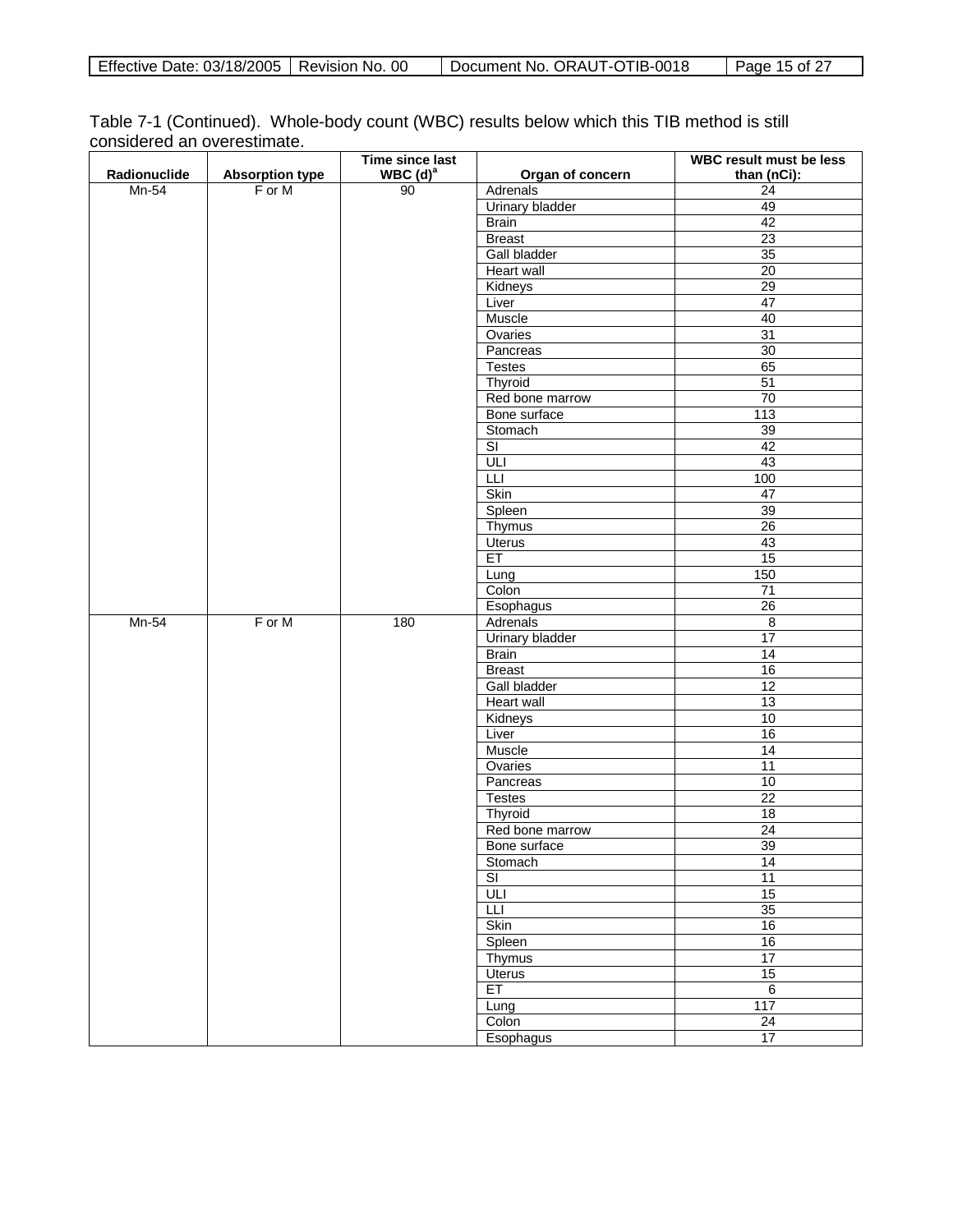| Effective Date: 03/18/2005   Revision No. 00 |  | Document No. ORAUT-OTIB-0018 | Page 16 of 27 |
|----------------------------------------------|--|------------------------------|---------------|
|----------------------------------------------|--|------------------------------|---------------|

| Table 7-1 (Continued). Whole-body count (WBC) results below which this TIB method is still |  |  |  |
|--------------------------------------------------------------------------------------------|--|--|--|
| considered an overestimate.                                                                |  |  |  |

|              |                        | Time since last        |                               | <b>WBC result must be less</b> |
|--------------|------------------------|------------------------|-------------------------------|--------------------------------|
| Radionuclide | <b>Absorption type</b> | $WBC$ (d) <sup>a</sup> | Organ of concern              | than (nCi):                    |
| $Mn-54$      | F or M                 | 365                    | Adrenals                      | 0.5                            |
|              |                        |                        | <b>Urinary bladder</b>        | 0.9                            |
|              |                        |                        | <b>Brain</b>                  | 0.8                            |
|              |                        |                        | <b>Breast</b>                 | 0.9                            |
|              |                        |                        | Gall bladder                  | 0.6                            |
|              |                        |                        | Heart wall                    | 0.7                            |
|              |                        |                        | Kidneys                       | 0.5                            |
|              |                        |                        | Liver                         | 0.9                            |
|              |                        |                        | Muscle                        | 0.7                            |
|              |                        |                        | Ovaries                       | 0.6                            |
|              |                        |                        | Pancreas                      | 0.6                            |
|              |                        |                        | <b>Testes</b>                 | 1.2                            |
|              |                        |                        | Thyroid                       | $1.0$                          |
|              |                        |                        | Red bone marrow               | 1.3                            |
|              |                        |                        | Bone surface                  | 2.1                            |
|              |                        |                        | Stomach                       | 0.7                            |
|              |                        |                        | $\overline{\mathsf{SI}}$      | 0.6                            |
|              |                        |                        |                               | 0.8                            |
|              |                        |                        | Ш                             | 1.9                            |
|              |                        |                        | Skin                          | 0.9                            |
|              |                        |                        | Spleen                        | 0.9                            |
|              |                        |                        | Thymus                        | 0.9                            |
|              |                        |                        | Uterus                        | 0.8                            |
|              |                        |                        | ET                            | 0.3                            |
|              |                        |                        | Lung                          | $\overline{14}$                |
|              |                        |                        | Colon                         | 1.3                            |
|              |                        |                        | Esophagus                     | 0.9                            |
| Mn-54        | F or M                 | 730                    | Not applicable for all organs |                                |
| $Nb-95$      | M or S                 | 90                     | Adrenals                      | $\overline{18}$                |
|              |                        |                        | Urinary bladder               | $\overline{34}$                |
|              |                        |                        | <b>Brain</b>                  | 50                             |
|              |                        |                        | <b>Breast</b>                 | 13                             |
|              |                        |                        | Gall bladder                  | 35                             |
|              |                        |                        | <b>Heart wall</b>             | $\overline{11}$                |
|              |                        |                        | Kidneys                       | 16                             |
|              |                        |                        | Liver                         | 53                             |
|              |                        |                        | Muscle                        | 24                             |
|              |                        |                        | Ovaries                       | 14                             |
|              |                        |                        | Pancreas                      | 21                             |
|              |                        |                        | <b>Testes</b>                 | 65                             |
|              |                        |                        | Thyroid                       | 33                             |
|              |                        |                        | Red bone marrow               | 57                             |
|              |                        |                        | Bone surface                  | 51                             |
|              |                        |                        | Stomach                       | 18                             |
|              |                        |                        | $\overline{\text{SI}}$        | 13                             |
|              |                        |                        | ULI                           | 11                             |
|              |                        |                        | Ш                             | 15                             |
|              |                        |                        | Skin                          | $\overline{34}$                |
|              |                        |                        | Spleen                        | $\overline{22}$                |
|              |                        |                        | <b>Thymus</b>                 | 14                             |
|              |                        |                        | <b>Uterus</b>                 | $\overline{27}$                |
|              |                        |                        | ET                            | 3                              |
|              |                        |                        |                               | 12                             |
|              |                        |                        | Lung<br>Colon                 | 13                             |
|              |                        |                        |                               |                                |
|              |                        |                        | Esophagus                     | 14                             |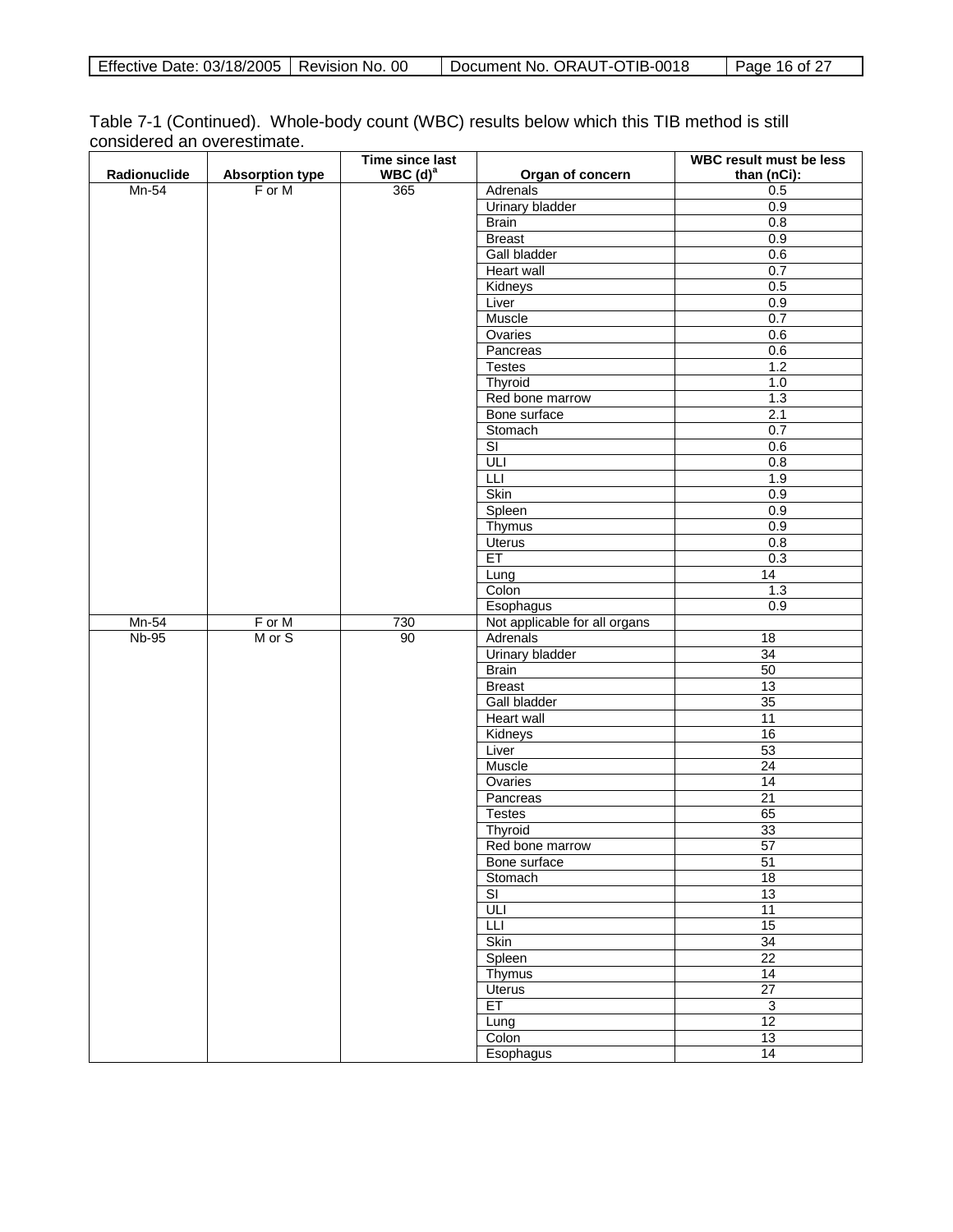| Effective Date: 03/18/2005   Revision No. 00 |  | Document No. ORAUT-OTIB-0018 | Page 17 of 27 |
|----------------------------------------------|--|------------------------------|---------------|
|----------------------------------------------|--|------------------------------|---------------|

| Table 7-1 (Continued). Whole-body count (WBC) results below which this TIB method is still |  |  |  |
|--------------------------------------------------------------------------------------------|--|--|--|
| considered an overestimate.                                                                |  |  |  |

| Radionuclide | <b>Absorption type</b> | Time since last<br>WBC $(d)^a$ | Organ of concern              | WBC result must be less<br>than (nCi): |
|--------------|------------------------|--------------------------------|-------------------------------|----------------------------------------|
| $Nb-95$      | M or S                 | 180                            | Adrenals                      | 4                                      |
|              |                        |                                | Urinary bladder               | $\overline{8}$                         |
|              |                        |                                | <b>Brain</b>                  | 12                                     |
|              |                        |                                | <b>Breast</b>                 | $\overline{4}$                         |
|              |                        |                                | Gall bladder                  | $\overline{8}$                         |
|              |                        |                                | Heart wall                    | $\overline{3}$                         |
|              |                        |                                | Kidneys                       | $\overline{4}$                         |
|              |                        |                                | Liver                         | 13                                     |
|              |                        |                                | Muscle                        | $\overline{6}$                         |
|              |                        |                                | Ovaries                       | $\overline{\omega}$                    |
|              |                        |                                | Pancreas                      | $\overline{5}$                         |
|              |                        |                                | <b>Testes</b>                 | 16                                     |
|              |                        |                                | Thyroid                       | $\,8\,$                                |
|              |                        |                                | Red bone marrow               | $\overline{14}$                        |
|              |                        |                                | Bone surface                  | 12                                     |
|              |                        |                                | Stomach                       | $\overline{4}$                         |
|              |                        |                                | $\overline{\mathsf{SI}}$      | $\overline{3}$                         |
|              |                        |                                |                               | $\overline{3}$                         |
|              |                        |                                | L                             | $\overline{4}$                         |
|              |                        |                                | Skin                          | $\infty$                               |
|              |                        |                                | Spleen                        | $\overline{5}$                         |
|              |                        |                                | Thymus                        | $\overline{4}$                         |
|              |                        |                                | <b>Uterus</b>                 | $\boldsymbol{7}$                       |
|              |                        |                                | ET                            | 1                                      |
|              |                        |                                | Lung                          | $\overline{3}$                         |
|              |                        |                                | Colon                         | $\overline{3}$                         |
|              |                        |                                | Esophagus                     | $\overline{4}$                         |
| <b>Nb-95</b> | M or S                 | 365                            | Adrenals                      | 0.1                                    |
|              |                        |                                | <b>Urinary bladder</b>        | 0.2                                    |
|              |                        |                                | <b>Brain</b>                  | 0.3                                    |
|              |                        |                                | <b>Breast</b>                 | 0.1                                    |
|              |                        |                                | Gall bladder                  | 0.2                                    |
|              |                        |                                | Heart wall                    | 0.1                                    |
|              |                        |                                | Kidneys                       | 0.1                                    |
|              |                        |                                | Liver                         | 0.3                                    |
|              |                        |                                | Muscle                        | 0.2                                    |
|              |                        |                                | Ovaries                       | 0.1                                    |
|              |                        |                                | Pancreas                      | 0.1                                    |
|              |                        |                                | <b>Testes</b>                 | 0.4                                    |
|              |                        |                                | Thyroid                       | 0.2                                    |
|              |                        |                                | Red bone marrow               | 0.4                                    |
|              |                        |                                | Bone surface                  | 0.3                                    |
|              |                        |                                | Stomach                       | 0.1                                    |
|              |                        |                                | $\overline{\mathsf{SI}}$      | 0.1                                    |
|              |                        |                                | ULI                           | 0.1                                    |
|              |                        |                                | Ш                             | 0.1                                    |
|              |                        |                                | Skin                          | 0.2                                    |
|              |                        |                                | Spleen                        | 0.1                                    |
|              |                        |                                | Thymus                        | 0.1                                    |
|              |                        |                                | <b>Uterus</b>                 | 0.2                                    |
|              |                        |                                | ET                            | 0.0                                    |
|              |                        |                                | Lung                          | 0.1                                    |
|              |                        |                                | Colon                         | 0.1                                    |
|              |                        |                                | Esophagus                     | 0.1                                    |
| $Nb-95$      | M or S                 | 730                            | Not applicable for all organs |                                        |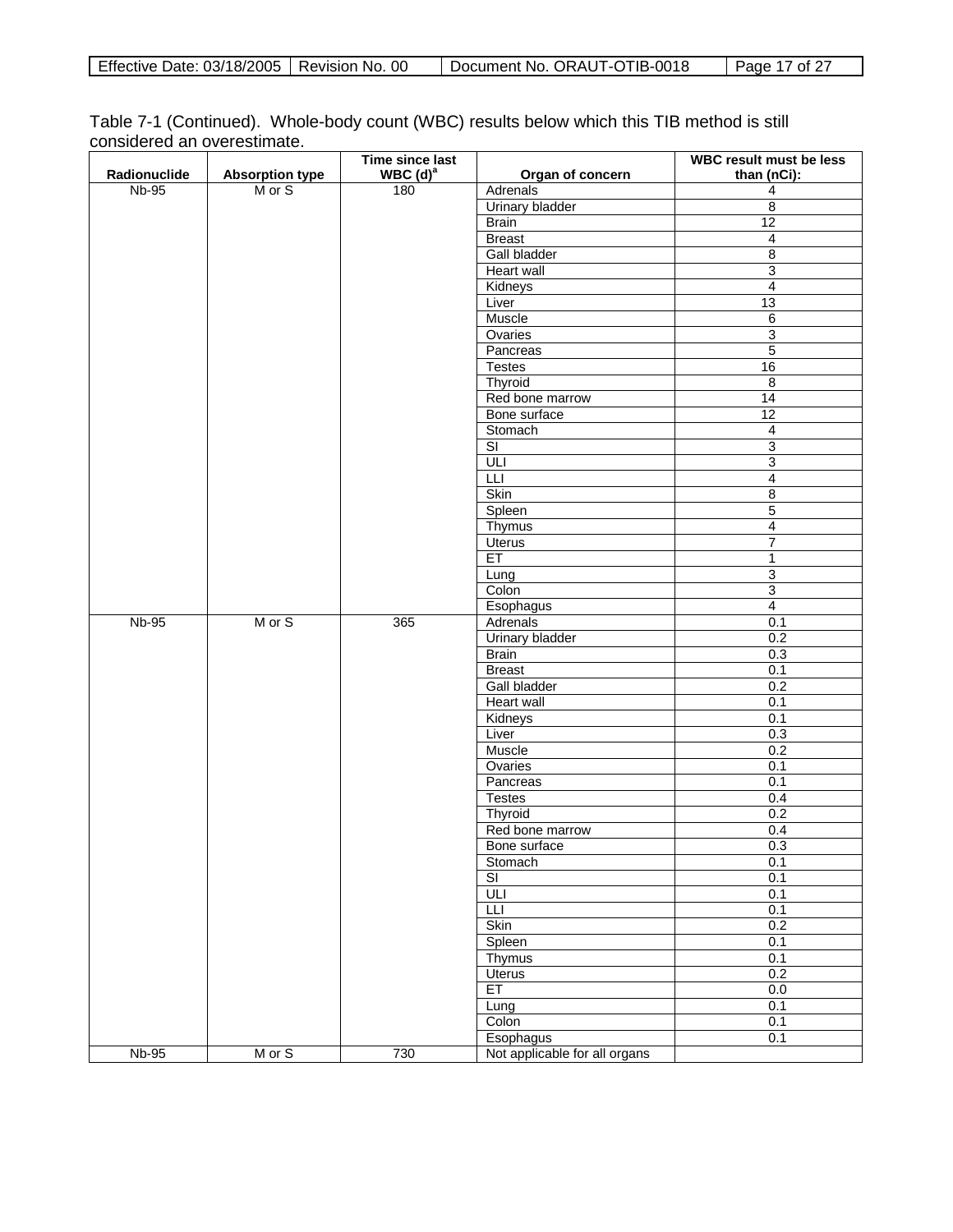| Effective Date: 03/18/2005   Revision No. 00 |  | Document No. ORAUT-OTIB-0018 | Page 18 of 27 |
|----------------------------------------------|--|------------------------------|---------------|
|----------------------------------------------|--|------------------------------|---------------|

| Table 7-1 (Continued). Whole-body count (WBC) results below which this TIB method is still |  |  |  |
|--------------------------------------------------------------------------------------------|--|--|--|
| considered an overestimate.                                                                |  |  |  |

|              |                        | Time since last              |                                 | WBC result must be less |
|--------------|------------------------|------------------------------|---------------------------------|-------------------------|
| Radionuclide | <b>Absorption type</b> | $WBC$ (d) <sup>a</sup><br>90 | Organ of concern                | than (nCi):             |
| Ce-141       | M or S                 |                              | <b>Adrenals</b>                 | 130                     |
|              |                        |                              | Urinary bladder                 | 240                     |
|              |                        |                              | Brain<br><b>Breast</b>          | 270<br>106              |
|              |                        |                              | <b>Gall bladder</b>             | 180                     |
|              |                        |                              | Heart wall                      | 79                      |
|              |                        |                              | Kidneys                         | 170                     |
|              |                        |                              | Liver                           | $\overline{29}$         |
|              |                        |                              | Muscle                          | 180                     |
|              |                        |                              | Ovaries                         | 107                     |
|              |                        |                              | Pancreas                        | 140                     |
|              |                        |                              | <b>Testes</b>                   | 320                     |
|              |                        |                              | Thyroid                         | 240                     |
|              |                        |                              | Red bone marrow                 | 104                     |
|              |                        |                              | Bone surface                    | $\overline{20}$         |
|              |                        |                              | Stomach                         | 37                      |
|              |                        |                              | $\overline{\mathsf{SI}}$        | $\overline{18}$         |
|              |                        |                              | ULI                             | $\overline{6}$          |
|              |                        |                              | $\overline{\mathsf{L}}$         | 6                       |
|              |                        |                              | Skin                            | 200                     |
|              |                        |                              | Spleen                          | 180                     |
|              |                        |                              | <b>Thymus</b>                   | 108                     |
|              |                        |                              | <b>Uterus</b>                   | 200                     |
|              |                        |                              | ET                              | 3                       |
|              |                        |                              | Lung                            | $\overline{4}$          |
|              |                        |                              | Colon                           | 6                       |
|              |                        |                              | Esophagus                       | 108                     |
| Ce-141       | M or S                 | 180                          | Adrenals                        | $\overline{36}$<br>65   |
|              |                        |                              | <b>Urinary bladder</b><br>Brain | 74                      |
|              |                        |                              | <b>Breast</b>                   | $\overline{27}$         |
|              |                        |                              | <b>Gall bladder</b>             | 50                      |
|              |                        |                              | Heart wall                      | $\overline{20}$         |
|              |                        |                              | Kidneys                         | 46                      |
|              |                        |                              | Liver                           | $\overline{8}$          |
|              |                        |                              | Muscle                          | 48                      |
|              |                        |                              | Ovaries                         | $\overline{27}$         |
|              |                        |                              | Pancreas                        | 39                      |
|              |                        |                              | <b>Testes</b>                   | 89                      |
|              |                        |                              | Thyroid                         | 67                      |
|              |                        |                              | Red bone marrow                 | 29                      |
|              |                        |                              | Bone surface                    | $\overline{6}$          |
|              |                        |                              | Stomach                         | $\overline{9}$          |
|              |                        |                              | $\overline{\mathsf{SI}}$        | $\overline{5}$          |
|              |                        |                              | ULI                             | 1.4                     |
|              |                        |                              | Ш                               | 1.5                     |
|              |                        |                              | Skin                            | 57                      |
|              |                        |                              | Spleen                          | 45                      |
|              |                        |                              | Thymus                          | 27<br>57                |
|              |                        |                              | <b>Uterus</b><br>ET             | 0.8                     |
|              |                        |                              | Lung                            | 0.9                     |
|              |                        |                              | Colon                           | 1.4                     |
|              |                        |                              | Esophagus                       | 27                      |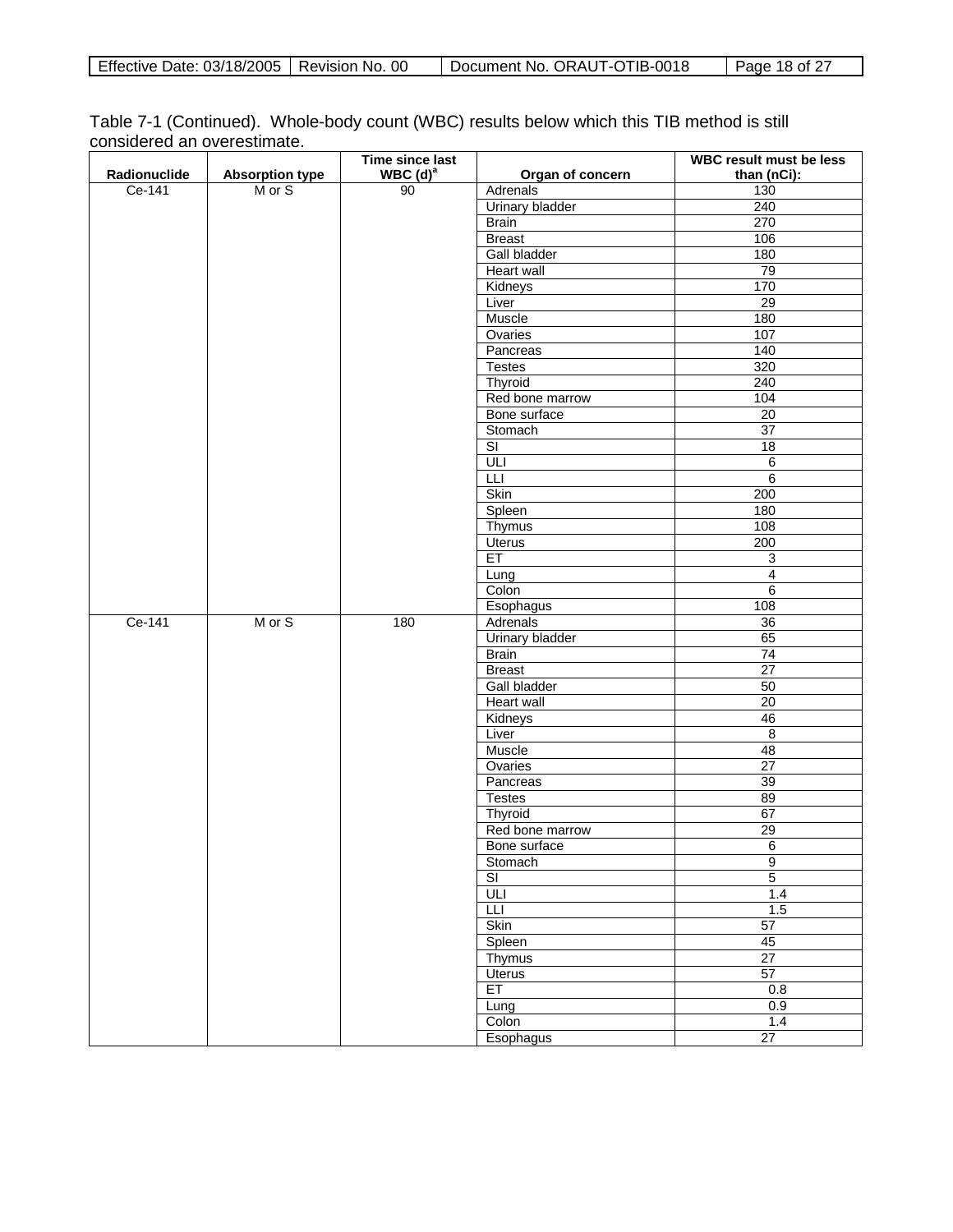| Effective Date: 03/18/2005   Revision No. 00 |  | Document No. ORAUT-OTIB-0018 | Page 19 of 27 |
|----------------------------------------------|--|------------------------------|---------------|
|----------------------------------------------|--|------------------------------|---------------|

| Table 7-1 (Continued). Whole-body count (WBC) results below which this TIB method is still |  |  |  |
|--------------------------------------------------------------------------------------------|--|--|--|
| considered an overestimate.                                                                |  |  |  |

|              |                                  | Time since last |                               | WBC result must be less |
|--------------|----------------------------------|-----------------|-------------------------------|-------------------------|
| Radionuclide | <b>Absorption type</b><br>M or S | WBC $(d)^a$     | Organ of concern              | than (nCi):             |
| Ce-141       |                                  | 365             | Adrenals                      | 1.3                     |
|              |                                  |                 | <b>Urinary bladder</b>        | 2.4                     |
|              |                                  |                 | <b>Brain</b><br><b>Breast</b> | 2.7<br>0.9              |
|              |                                  |                 | <b>Gall bladder</b>           |                         |
|              |                                  |                 |                               | 1.8                     |
|              |                                  |                 | Heart wall                    | 0.7                     |
|              |                                  |                 | Kidneys                       | 1.7                     |
|              |                                  |                 | Liver<br>Muscle               | 0.3<br>1.7              |
|              |                                  |                 | Ovaries                       |                         |
|              |                                  |                 | Pancreas                      | 0.9<br>1.4              |
|              |                                  |                 | <b>Testes</b>                 | 3.3                     |
|              |                                  |                 | Thyroid                       | 2.4                     |
|              |                                  |                 | Red bone marrow               | 1.1                     |
|              |                                  |                 | Bone surface                  | 0.2                     |
|              |                                  |                 | Stomach                       | 0.3                     |
|              |                                  |                 | $\overline{\text{SI}}$        | 0.2                     |
|              |                                  |                 | ULI                           | $\overline{50.1}$       |
|              |                                  |                 | Ш                             | < 0.1                   |
|              |                                  |                 | Skin                          | 2.1                     |
|              |                                  |                 | Spleen                        | 1.5                     |
|              |                                  |                 | Thymus                        | 0.9                     |
|              |                                  |                 | <b>Uterus</b>                 | $\overline{2.0}$        |
|              |                                  |                 | ET                            | 5010                    |
|              |                                  |                 | Lung                          | < 0.1                   |
|              |                                  |                 | Colon                         | < 0.1                   |
|              |                                  |                 | Esophagus                     | 0.9                     |
| Ce-144       | M or S                           | 90              | Adrenals                      | 56                      |
|              |                                  |                 | <b>Urinary bladder</b>        | 59                      |
|              |                                  |                 | <b>Brain</b>                  | 46                      |
|              |                                  |                 | <b>Breast</b>                 | 40                      |
|              |                                  |                 | Gall bladder                  | 89                      |
|              |                                  |                 | Heart wall                    | 52                      |
|              |                                  |                 | Kidneys                       | 53                      |
|              |                                  |                 | Liver                         | $\overline{3}$          |
|              |                                  |                 | Muscle                        | 49                      |
|              |                                  |                 | Ovaries                       | 60                      |
|              |                                  |                 | Pancreas                      | 56                      |
|              |                                  |                 | <b>Testes</b>                 | 52                      |
|              |                                  |                 | Thyroid                       | 54                      |
|              |                                  |                 | Red bone marrow               | 13                      |
|              |                                  |                 | Bone surface                  | 15                      |
|              |                                  |                 | Stomach                       | 30                      |
|              |                                  |                 | $\overline{\mathsf{SI}}$      | 15                      |
|              |                                  |                 | ULI                           | $\overline{4}$          |
|              |                                  |                 | Ш                             | $\overline{4}$          |
|              |                                  |                 | Skin                          | 38                      |
|              |                                  |                 | Spleen                        | 55                      |
|              |                                  |                 | Thymus                        | 52                      |
|              |                                  |                 | <b>Uterus</b>                 | 63                      |
|              |                                  |                 | ET                            | $\overline{5}$          |
|              |                                  |                 | Lung                          | $\overline{3}$          |
|              |                                  |                 | Colon                         | $\overline{4}$          |
|              |                                  |                 | Esophagus                     | 52                      |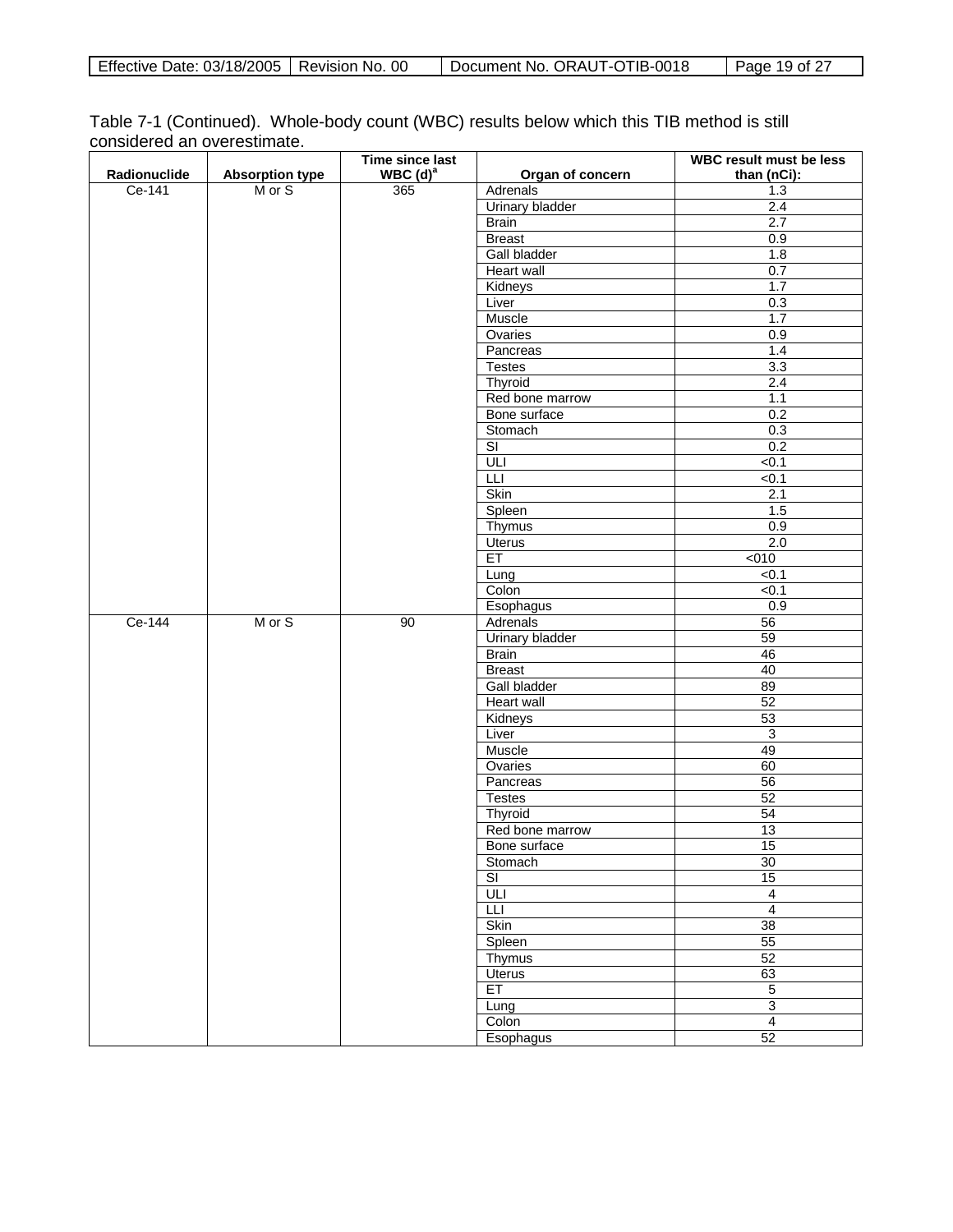| Table 7-1 (Continued). Whole-body count (WBC) results below which this TIB method is still |  |  |  |
|--------------------------------------------------------------------------------------------|--|--|--|
| considered an overestimate.                                                                |  |  |  |

|              |                        | Time since last |                          | <b>WBC result must be less</b> |
|--------------|------------------------|-----------------|--------------------------|--------------------------------|
| Radionuclide | <b>Absorption type</b> | WBC $(d)^a$     | Organ of concern         | than (nCi):                    |
| Ce-144       | M or S                 | 180             | Adrenals                 | 86                             |
|              |                        |                 | Urinary bladder          | 90                             |
|              |                        |                 | <b>Brain</b>             | 69                             |
|              |                        |                 | <b>Breast</b>            | 60                             |
|              |                        |                 | Gall bladder             | 136                            |
|              |                        |                 | <b>Heart wall</b>        | 79                             |
|              |                        |                 | Kidneys                  | 80                             |
|              |                        |                 | Liver                    | $\overline{5}$                 |
|              |                        |                 | Muscle                   | 75                             |
|              |                        |                 | Ovaries                  | 91                             |
|              |                        |                 | Pancreas                 | 86                             |
|              |                        |                 | <b>Testes</b>            | 78                             |
|              |                        |                 | Thyroid                  | 82                             |
|              |                        |                 | Red bone marrow          | 20                             |
|              |                        |                 | Bone surface             | $\overline{22}$                |
|              |                        |                 | Stomach                  | 46                             |
|              |                        |                 | $\overline{\mathsf{S}}$  | 20                             |
|              |                        |                 | ULI                      | $\,6\,$                        |
|              |                        |                 | <b>LLI</b>               | $\overline{5}$                 |
|              |                        |                 | <b>Skin</b>              | 58                             |
|              |                        |                 | Spleen                   | 83                             |
|              |                        |                 | Thymus                   | 78                             |
|              |                        |                 | Uterus                   | 95                             |
|              |                        |                 | ET                       | 6                              |
|              |                        |                 | Lung                     | $\overline{4}$                 |
|              |                        |                 | Colon                    | $\overline{5}$                 |
|              |                        |                 | Esophagus                | 78                             |
| Ce-144       | M or S                 | 365             | Adrenals                 | 103                            |
|              |                        |                 | <b>Urinary bladder</b>   | 108                            |
|              |                        |                 | <b>Brain</b>             | 84                             |
|              |                        |                 | <b>Breast</b>            | 72                             |
|              |                        |                 | <b>Gall bladder</b>      | 160                            |
|              |                        |                 | Heart wall               | 96                             |
|              |                        |                 | Kidneys                  | 97                             |
|              |                        |                 | Liver                    | $\,6\,$                        |
|              |                        |                 | Muscle                   | 90                             |
|              |                        |                 | Ovaries                  | 110                            |
|              |                        |                 | Pancreas                 | 103                            |
|              |                        |                 | <b>Testes</b>            | 95                             |
|              |                        |                 | Thyroid                  | 99                             |
|              |                        |                 | Red bone marrow          | $\overline{24}$                |
|              |                        |                 | Bone surface             | 27                             |
|              |                        |                 | Stomach                  | 53                             |
|              |                        |                 | $\overline{\mathsf{SI}}$ | 22                             |
|              |                        |                 | ULI                      | $\overline{6}$                 |
|              |                        |                 | Ш                        | $6\overline{6}$                |
|              |                        |                 | Skin                     | 70                             |
|              |                        |                 | Spleen                   | 100                            |
|              |                        |                 | Thymus                   | 95                             |
|              |                        |                 | <b>Uterus</b>            | 110                            |
|              |                        |                 | ET                       | $\overline{7}$                 |
|              |                        |                 | Lung                     | $\overline{4}$                 |
|              |                        |                 | Colon                    | $\overline{6}$                 |
|              |                        |                 | Esophagus                | 95                             |

a. ±15%. The choice of days is meant to represent general measurement frequencies, such as quarterly, semiannually, or annually. It is recognized that workers did not get whole-body counts at intervals that were exact to the day.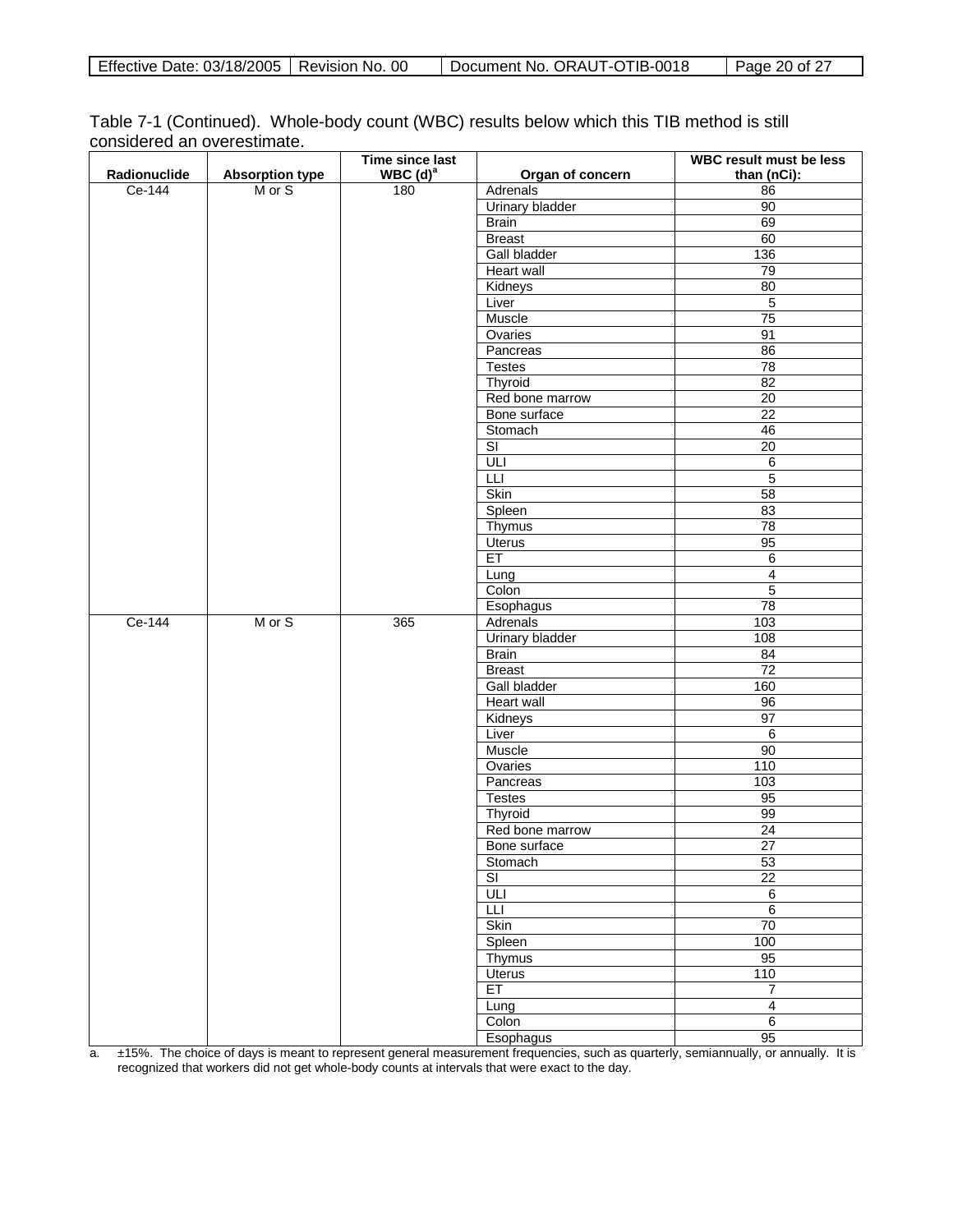### **REFERENCES**

- AEC (U.S. Atomic Energy Commission), 1968, Manual, Chapter 0524, "Standards for Radiation Protection," AEC 0524-01, November 8.
- DOE (U.S. Department of Energy), 1988, "Radiation Protection for Occupational Workers," Order 5480.11, Washington D.C., December 21.
- ICRP (International Commission on Radiological Protection), 1959, *Report of Committee II on Permissible Dose for Internal Radiation*, Publication 2, Pergamon Press, London.
- ICRP (International Commission on Radiological Protection), 1994a, *Human Respiratory Tract Model for Radiological Protection*, Publication 66, Pergamon Press, London.
- ICRP (International Commission on Radiological Protection), 1994b, *Dose Coefficients for Intakes of Radionuclides by Workers*, Publication 68, Pergamon Press, London.
- NBS (National Bureau of Standards), 1953, *Maximum Permissible Amounts of Radioisotopes in the Human Body and Maximum Permissible Concentrations in Air and Water*, NBS Handbook 52 (also referred to as NCRP Publication 11), Washington, D.C.
- NBS (National Bureau of Standards), 1959, *Maximum Permissible Body Burdens and Maximum Permissible Concentrations in Air and Water for Occupational Exposure*, NBS Handbook 69 (also referred to as NCRP Publication 22), Washington, D.C.
- Office of Compensation Analysis and Support, OCAS-TIB-009, *Technical Information Bulletin: Estimation of Ingestion Intakes, Rev 0*, April 13, 2004.
- ORAU (Oak Ridge Associated Universities), 2004, *Technical Information Bulletin — Maximum Internal Dose Estimates for Certain DOE Complex Claims*, ORAUT-OTIB-0002, Rev. 1, Oak Ridge, Tennessee.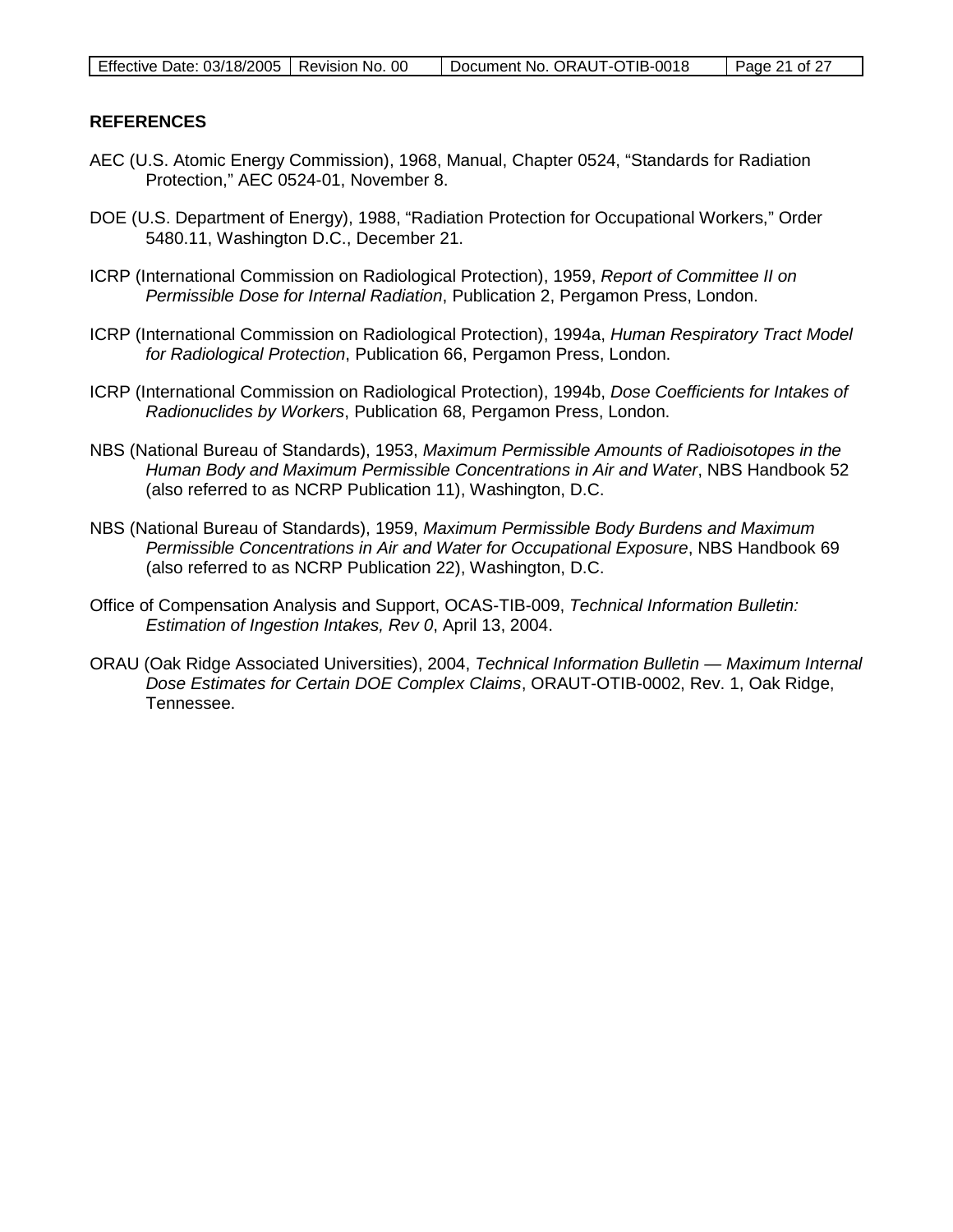### **ATTACHMENT A AIR CONCENTRATION LIMITS PRIOR TO 1953**

Air concentration limits established for a site prior to 1953 can be used to extend the applicability of this TIB to those earlier years.

Because Hanford Site tolerance levels were used to control intakes, they fit the criteria of air concentration limit. The alpha and beta particular air concentration limit at Hanford from at least 1949 to 1952 were 1 x 10<sup>-12</sup> µCi/mL for alpha in nonuranium facilities, 1 x 10<sup>9</sup> µCi/mL for beta, and 1.5 x  $10^{-4}$  μg U/mL (which converts to 1.1 x 10<sup>-10</sup> μCi/mL) for uranium facilities (Patterson 1949). These concentrations are less than the concentrations listed in Table 4-1; thus, the use of Table 4-1 values is a plausible overestimate. Therefore, this TIB approach can be used unmodified for Hanford claims from 1949 to the present. Higher tolerance levels of 1  $\times$  10<sup>-8</sup> µCi/mL for beta-emitters and 4  $\times$  10<sup>-11</sup> μCi/mL for plutonium were in place at least by October 1945 (Cantril 1945).

Oak Ridge National Laboratory (ORNL) used the concept of tolerance levels for air concentrations prior to 1953. By July 1944, ORNL had established an air concentration limit of  $5 \times 10^{-10}$  ug/mL  $(3 \times 10^{-11} \,\mu\text{Ci/mL})$  for plutonium based on alpha counting (Parker 1944a). A limit for beta-emitters in air (based on tolerance in the thyroid for  $131$  even though they might not have been collecting iodine properly on their filters) was established at least by 1944 at 1  $\times$  10<sup>-7</sup> µCi/mL (Parker 1944b).

### **REFERENCES**

- Cantril, S. T., 1945, "Tolerance Limits," Letter to file, HW 4.159 or 7-2602, Hanford Works, Richland, Washington, October 18.
- Parker, H. M., 1944a, "Product Concentration in the Air," Memo to I. Perlman, ORNL CF 44-7-78, Clinton Laboratories, Oak Ridge, Tennessee, July 1.
- Parker, H. M., 1944b, *Review of Air Monitoring Procedures at Clinton Laboratories*, CH-2562, Clinton Laboratories, Oak Ridge, Tennessee.
- Patterson, C. M., 1949, "General Operating Tolerances," Letter to Lauriston S. Taylor (National Bureau of Standards), HW-12710, Hanford Works, Richland, Washington, March 11.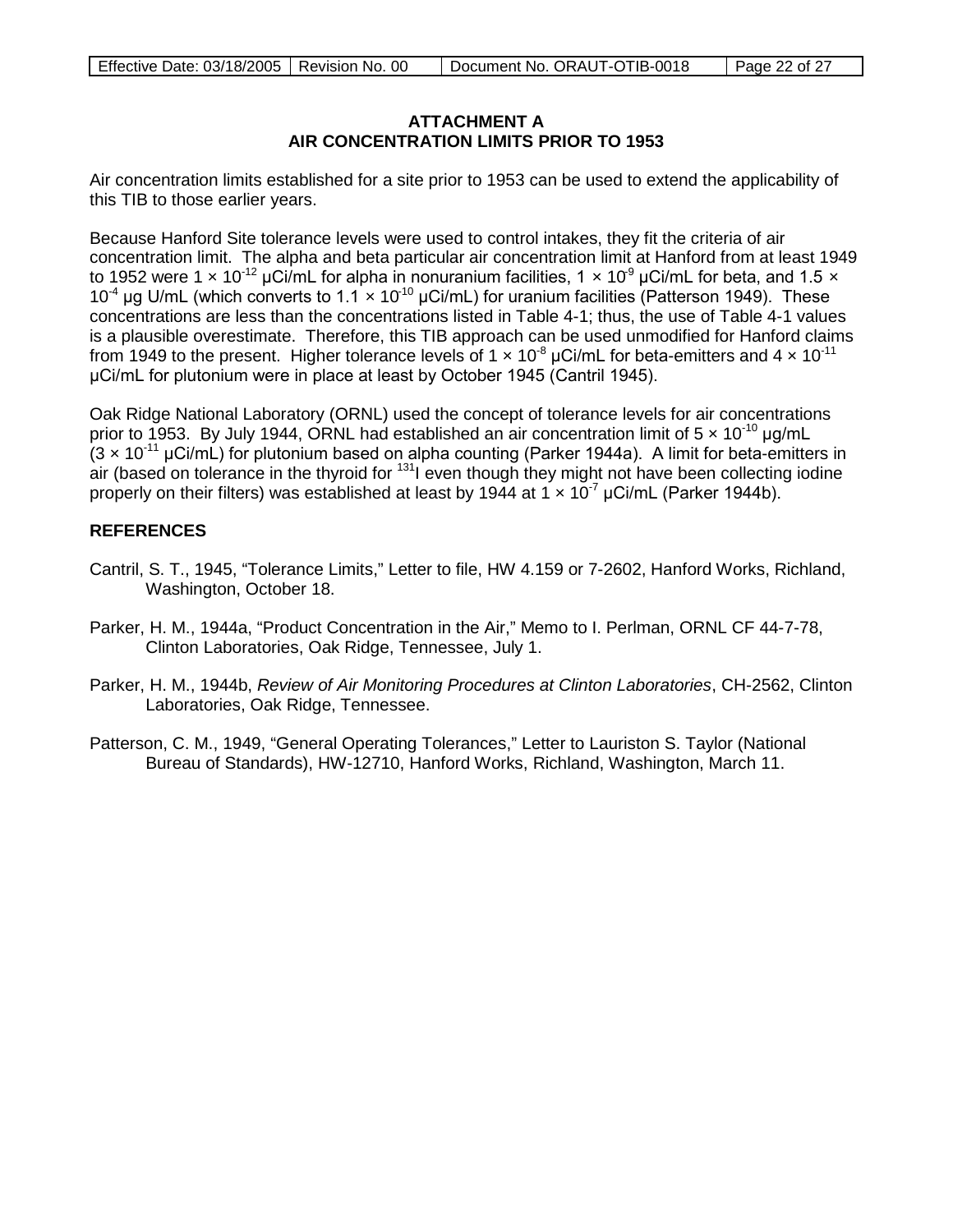## **ATTACHMENT B VALIDATION OF THE BASIC ASSUMPTION IN THIS TIB**

The basis for this TIB is that weapons sites with a radiological control program controlled exposures to airborne radioactive contaminates to less than an applicable limit. The limit varied with time and isotope of concern. This TIB acknowledges that exposures to concentrations greater than these limits did occur. However, the assumption is that, when integrated over time, the average exposure to any individual was less than that which would occur if someone were exposed to the limit continuously. The assumption is tested in the following analysis. Note that this analysis does not change the assumption but merely tests the validity of it.

# **B.1 URANIUM**

Uranium urinalysis data from the Y-12 site was used to test the validity of the assumption. The Y-12 site processed uranium extensively. The data consisted of hundreds of urine samples each month from 1952 through 1985. Because this TIB provides mean values that are to be used in a lognormal distribution, the median result was used in the comparison. Figure B-1 plots these median sample results as well as the uranium result predicted by this TIB for an inhalation of type M uranium.



Figure B-1. Y-12 versus OTIB-18 uranium (type M).

The TIB result is considerably higher than the actual Y-12 median urine sample result. The 2-year result begins 1 month after the start of the chronic intake and is approximately 10 times higher than the highest actual median result. This verifies that for Y-12 uranium intakes, either the assumed intake is an overestimate or the lung absorption of the uranium is considerably slower than type M.

Figure B-2 shows the same information using an absorption type S assumption for the TIB values. This graph indicates that for a long-term exposure, it can be shown that this TIB overestimates actual results even if absorption type S is assumed. The short-term exposure, on the other hand, indicates that it could take as long as 3 years to reach the level of the highest median urinalysis result. This implies that this TIB approach might not be an overestimate for type S exposures of duration that are less than 3 years.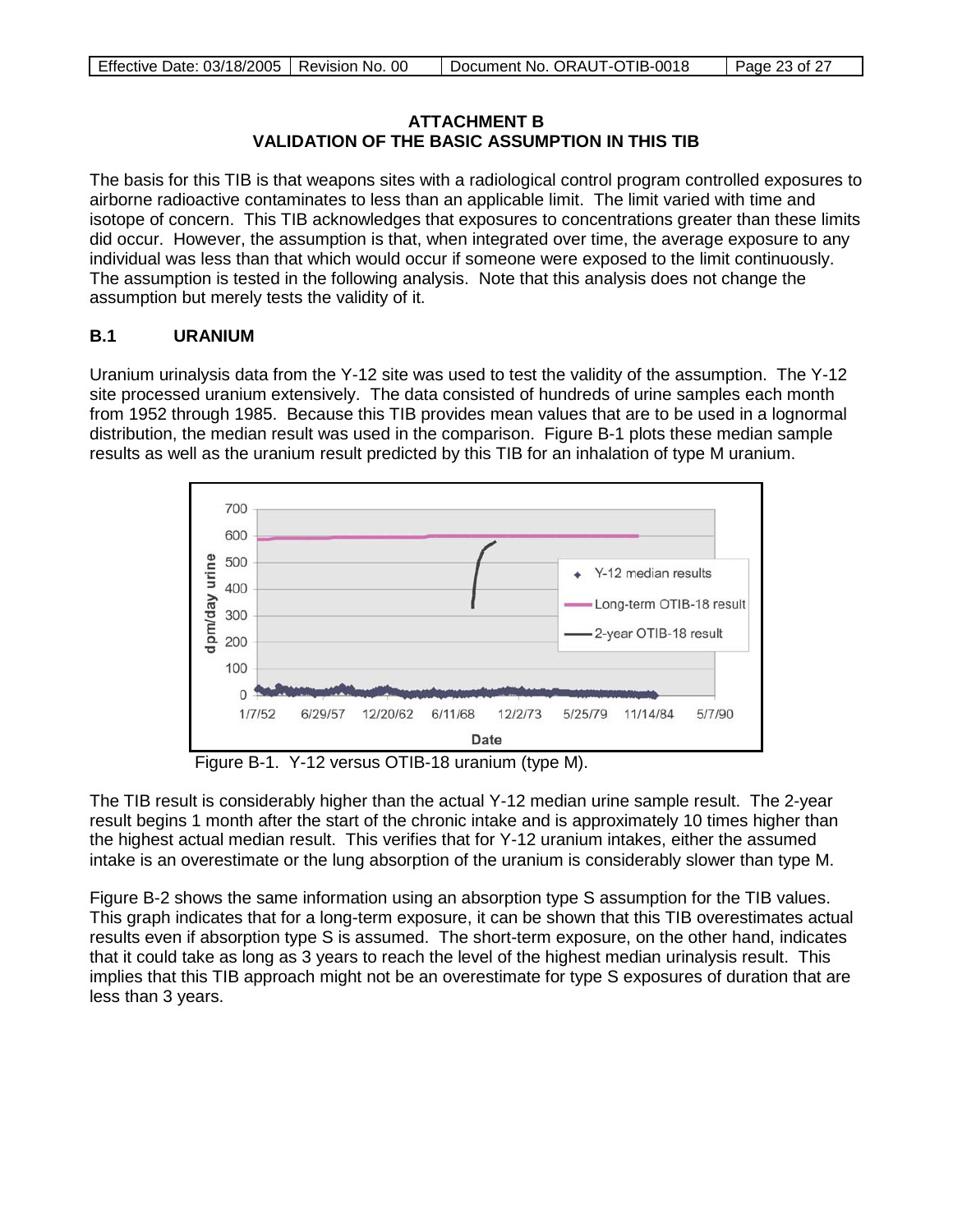

Figure B-2. Y-12 versus OTIB-18 uranium (type S).

### **B.2 PLUTONIUM**

The Rocky Flats Plant worked extensively with plutonium. Plutonium urine samples from Rocky Flats were evaluated from 1953 through 1969. For every year, the median sample was recorded as zero. The lowest recorded positive value varied through the years from 0.02 dpm/day (0.009 pCi/day) to 0.09 dpm/day (0.04 pCi/day) with most years at 0.02 dpm/day. Figure B-3 shows the assumed intake in this TIB for both a type S and a type M inhalation. The figure also shows the 0.009-pCi/day and the 0.04-pCi/day values. The figure indicates that the TIB values would be likely to exceed the measured data soon after the start of a chronic type M inhalation. The type S inhalation, however, might not result in detectable urine samples.



Figure B-3. Rocky Flats Pu expected urine versus actual results.

The Hanford site produced much of the plutonium used by the weapons program. It appears to be reasonable, therefore, to review Hanford site plutonium urine results against the assumptions in this TIB.

The TIB analysis evaluated plutonium urine samples from Hanford from 1953 through 1969. The median sample for each year varied. The median result was never more than 0.023 pCi/day and for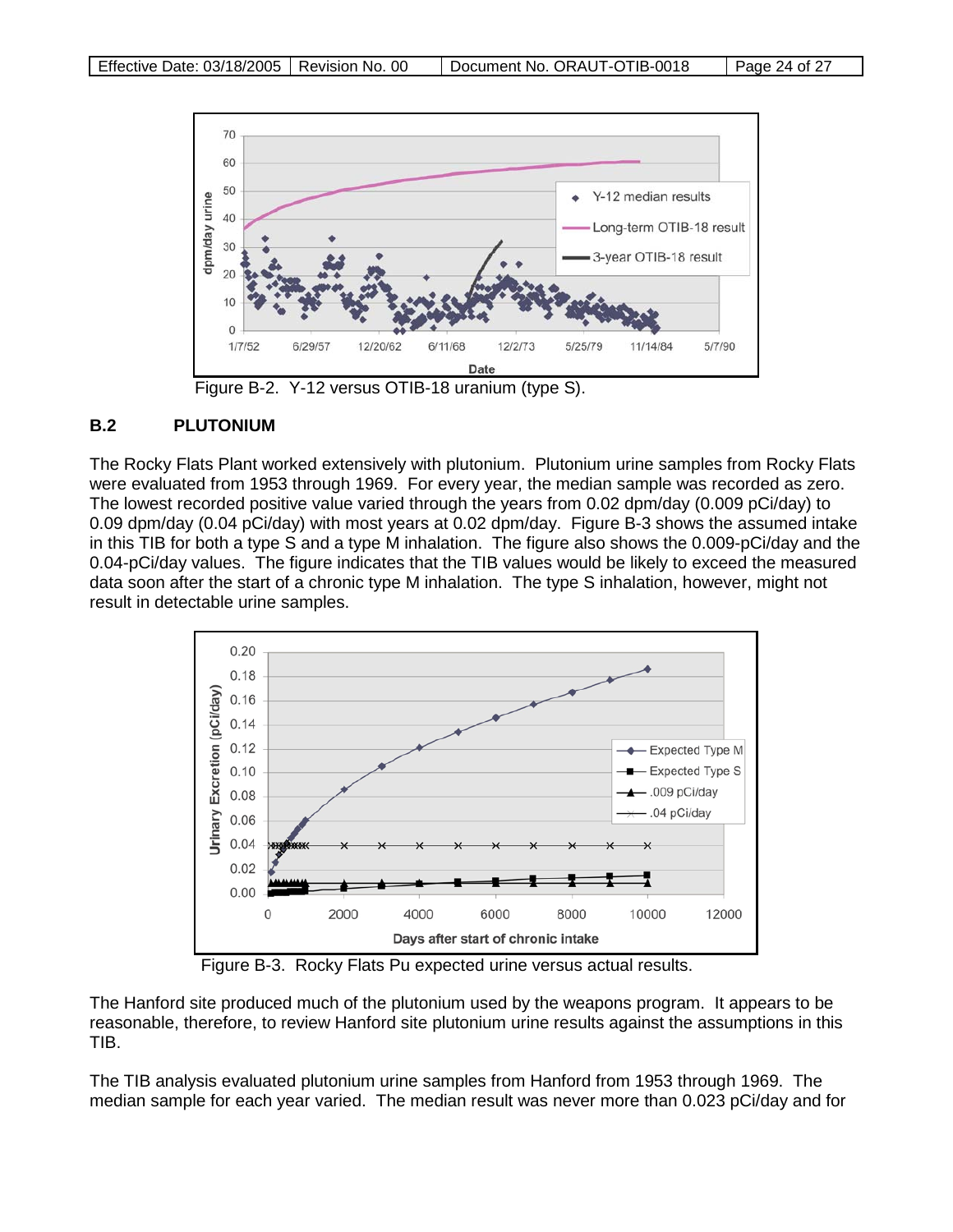| Effective Date: 03/18/2005   Revision No. 00 | Document No. ORAUT-OTIB-0018 | Page 25 of 27 |
|----------------------------------------------|------------------------------|---------------|

most years was less than that. Figure B-4 shows the assumed intake in this TIB for both a type S and a type M inhalation. The figure also shows the 0.023-pCi/day value. As with the Rocky Flats data, the graph indicates that the TIB values would be likely to exceed the measured data soon after the start of a chronic type M inhalation but a type S inhalation might not result in a detectable urine sample.



Figure B-4. Hanford Pu expected urine versus actual results.

### **B.3 FISSION PRODUCTS**

The fission product that was primarily sampled in urine at Hanford was  $^{90}$ Sr. In the 1960s, the recording limit at Hanford for <sup>90</sup>Sr urine samples appears to be 16.7 pCi/day. More than 95% of the samples in 1966, 1967, and 1968 were recorded as less than this limit. After that period, the recording limit decreased and enabled the evaluation of the median sample result.

Figure B-5 shows the median and 95<sup>th</sup>-percentile urine result predicted from the values used in this TIB for a chronic inhalation of type  $F^{90}$ Sr. The 95th-percentile results were determined using the assumption in this TIB that the intakes are lognormally distributed with a geometric standard deviation of three. The figure also shows the recording limit of 16.7 pCi/day as well as the median sample results for 1970 through 1974.

Figure B-5 indicates that the results predicted from the 95th percentile of the intake in this TIB exceed the reporting limit from the 1960s. More than 95% of the values were reported as less than this value. In addition, it shows that when the reporting limit was reduced, the median result was less than the mean result predicted from the intake in this TIB.

# **B.4 CONCLUSION**

The analysis discussed above indicates that the assumption made in this TIB is valid if the material to which an individual is exposed has type F or type M absorption characteristics. Because these are the limiting absorption types for systemic organs, it appears the assumption is valid for systemic organs.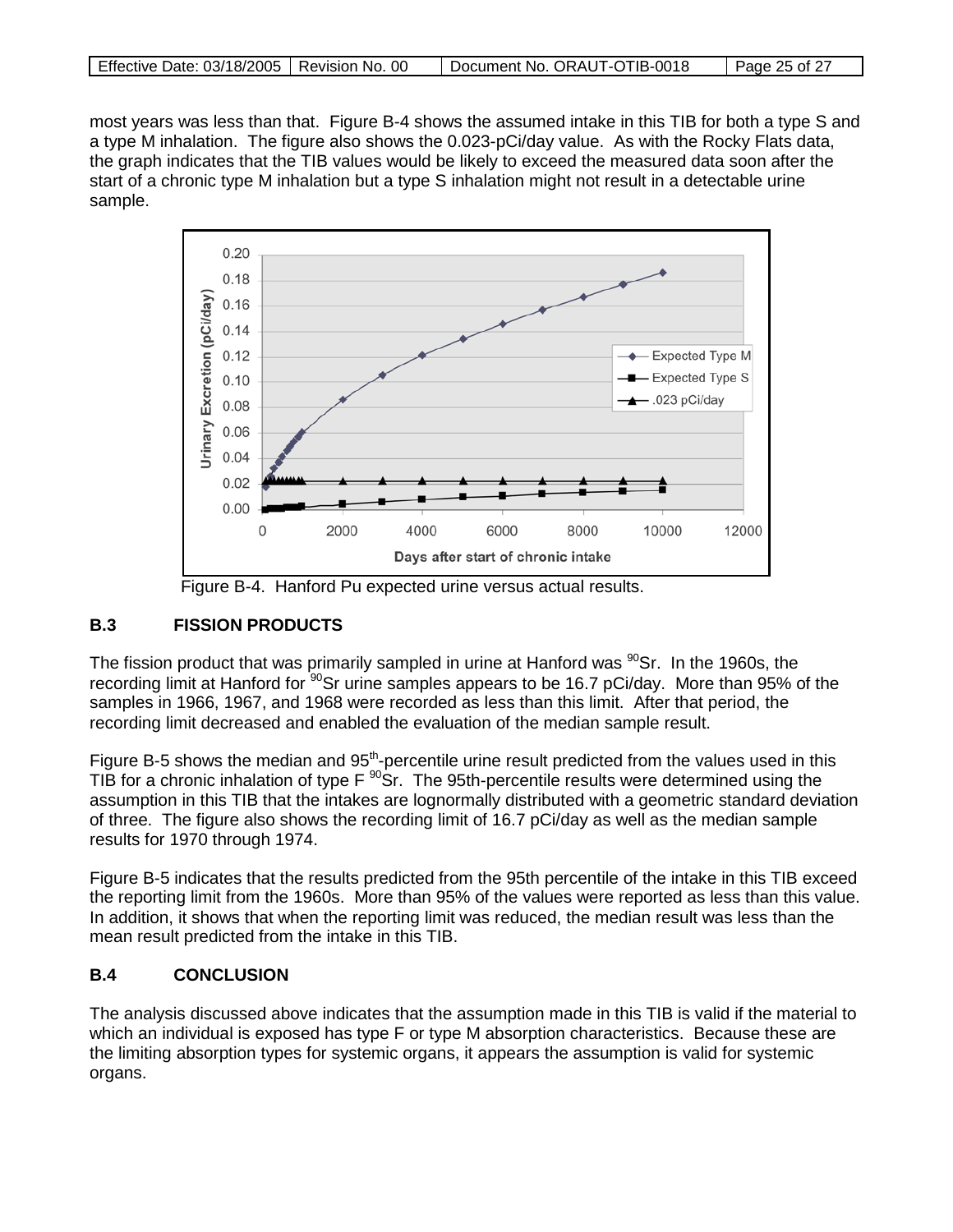

Figure B-5. Hanford Sr-90 expected urine versus actual results.

Type S, however, is the limiting absorption type (when comparing the same intake values for different absorption types) for the respiratory tract. Due to the detection limits of urinalysis, it cannot be shown that the values of this TIB are an overestimate for the respiratory tract. However, there are several important issues to point out.

- 1. While comparing the recording limit to the TIB mean cannot show the TIB to be an overestimate, continuous exposures at these levels would be reportable in many of the longterm workers. Levels below the reporting limit were seen in a large percent of the sampled population, much larger than 50%.
- 2. Long-term exposure to these levels requires that an employee would be working into the modern era. In more modern eras, chest counts, whole-body counts, and more sensitive urinalysis would indicate if the average worker were exposed to these levels for a long duration.
- 3. The data analyzed was obviously for monitored workers. The monitored population is probably the population that radiological control personnel believed to have the highest exposure potential.

Taken together, this implies that while it might not be possible to demonstrate that the average radiological worker was exposed to a lower concentration of type S material, it can be seen that it is very possible. Therefore this TIB should not be considered an overestimate for respiratory tract dose unless other information, such as chest counts or whole-body counts, is available for the individual.

However, the TIB assumes a continuous exposure every working minute of every day. For individuals who were only intermittently exposed, a considerably higher air concentration would have had to be routinely present to equal the same intake. Intakes considerably higher than those listed in this TIB would have been detectable in the urine results of those present more frequently in those areas. This TIB should, therefore, be considered an overestimate for intermittently exposed workers regardless of the organ of concern.